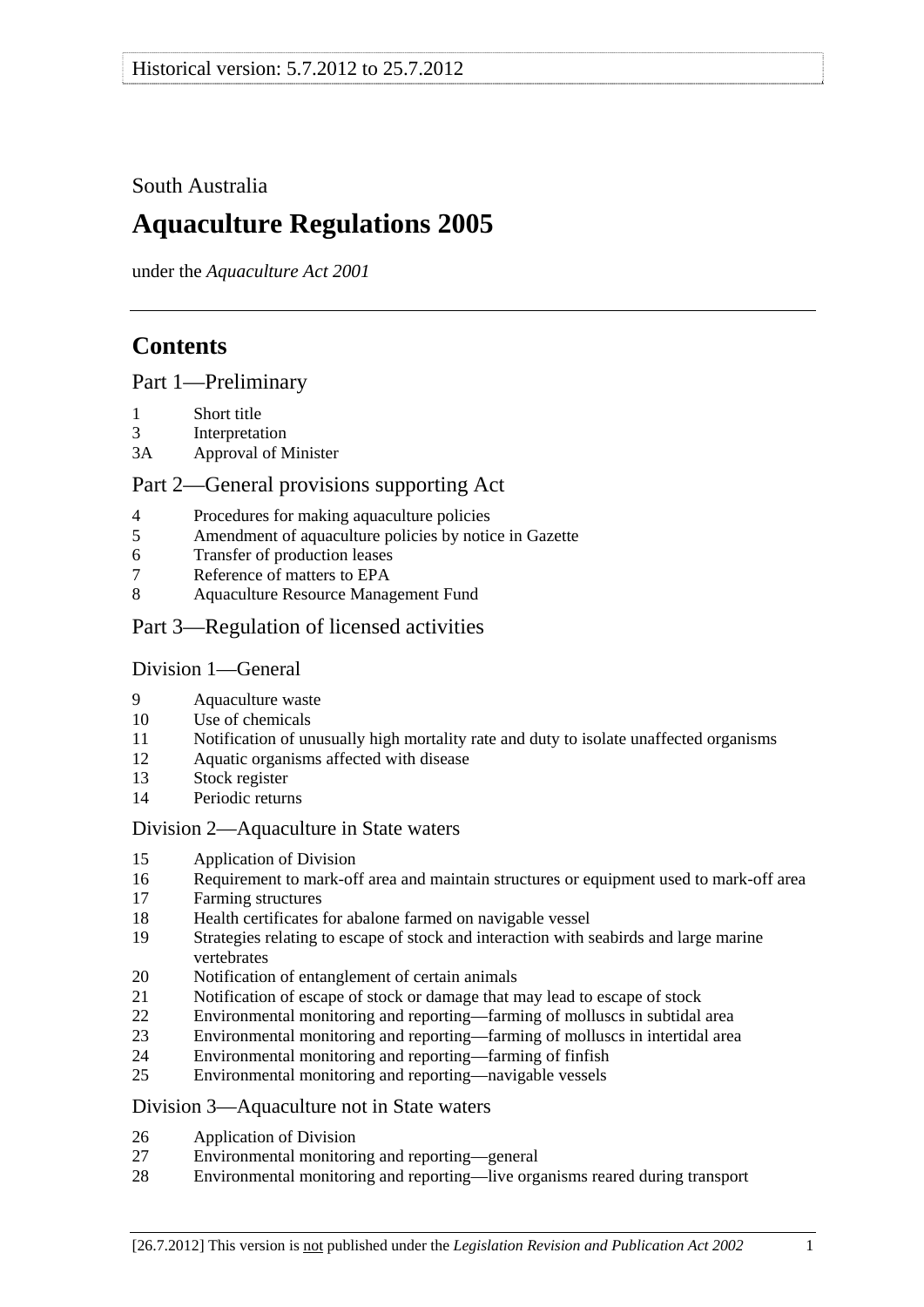## <span id="page-1-0"></span>[Part 4—Miscellaneous](#page-22-0)

- [28A Division of lease area](#page-22-0)
- [28B Division of licence area](#page-23-0)
- [29 Defects in applications](#page-24-0)
- [30 Powers of fisheries officer](#page-24-0)
- [31 Exemptions](#page-24-0)
- [32 Fees](#page-25-0)

[Schedule 1—Fees](#page-27-0)

Schedule 2—*[Aquaculture \(Standard Lease Conditions\) Amendment](#page-29-0)  [Policy 2008](#page-29-0)*

[Part 1—Preliminary](#page-0-0)

[1 Short title](#page-29-0) 

[2 Amendment provisions](#page-29-0) 

## Part 2—Amendment of *[Aquaculture \(Zones—Standard Lease Conditions\)](#page-0-0)  [Policy 2005](#page-0-0)*

- [3 Amendment of clause 2—Standard conditions of aquaculture lease](#page-29-0)
- [4 Insertion of clause 2A](#page-30-0)
- [2A Renewal of lease](#page-0-0)
- [5 Amendment of clause 3—Variation of lease or lease conditions](#page-30-0)

[Legislative history](#page-31-0) 

# **Part 1—Preliminary**

## **1—Short title**

These regulations may be cited as the *Aquaculture Regulations 2005*.

## **3—Interpretation**

(1) In these regulations, unless the contrary intention appears—

*abalone* means abalone (*Haliotis* spp.) of all species;

*accredited laboratory* means a laboratory accredited by the National Association of Testing Authorities and capable of detecting oxidised nitrogen, ammonia and soluble phosphorous at concentrations of 0.1 mg/L or less and total suspended solids at 5 mg/L or less;

*Act* means the *[Aquaculture Act 2001](http://www.legislation.sa.gov.au/index.aspx?action=legref&type=act&legtitle=Aquaculture%20Act%202001)*;

*antifoulant* means a chemical substance designed for application to water submerged surfaces to inhibit the growth of plants, animals or other organisms on those surfaces;

*aquaculture waste* means waste generated in the course of carrying on aquaculture, but does not include waste created by living aquatic organisms;

*disease* includes any bacterium, virus, parasite, insect or other organism or agent capable of causing disease in animals or humans;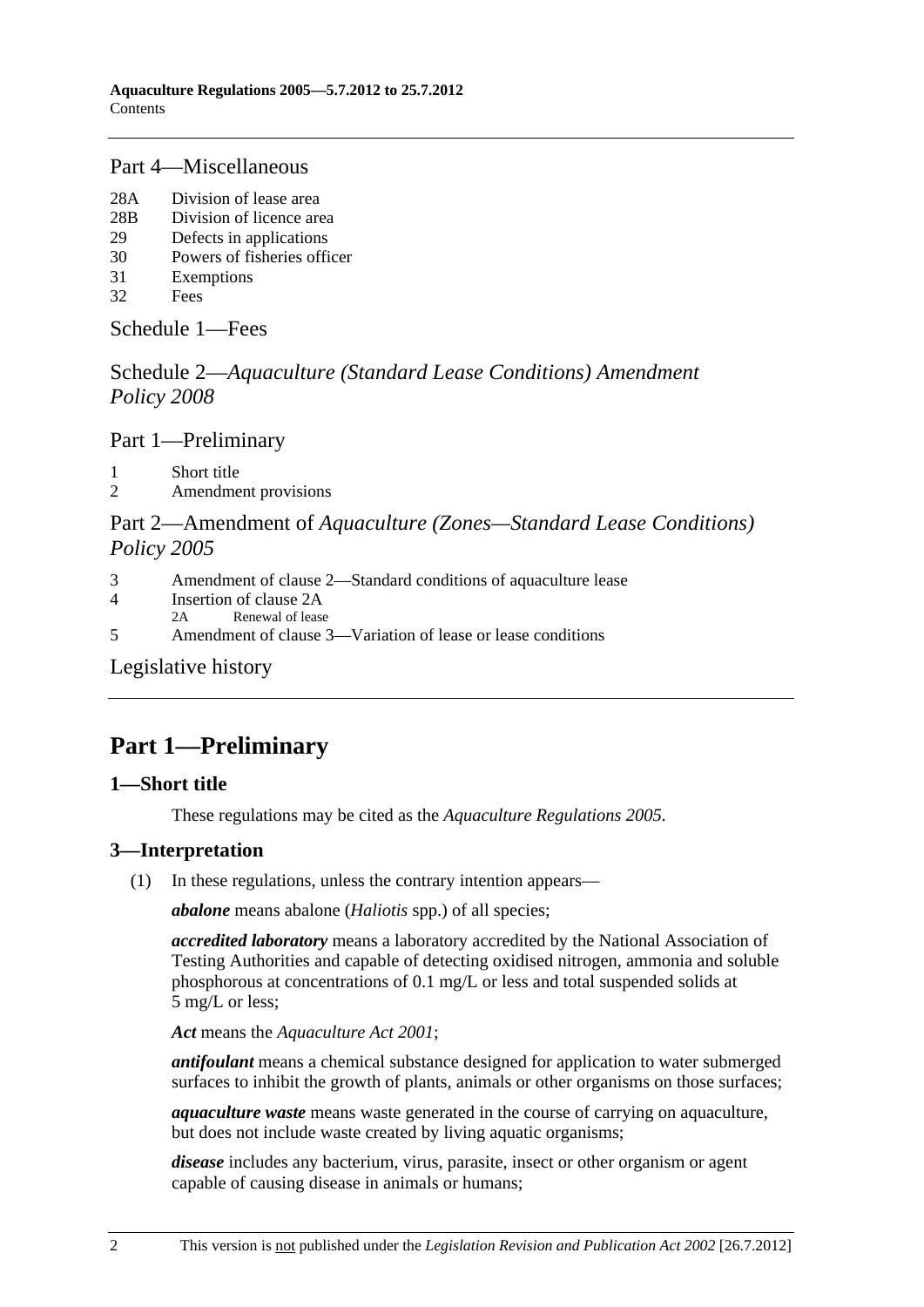<span id="page-2-0"></span>*farming structure* includes sea cages and racks, longlines and submerged lines used for aquaculture, together with their associated baskets, barrels, lanterns and other culture units;

*finfish* means all members of the classes *Myxini*, *Actinopterygii* and *Elasmobranchii*;

*GDA94* means the Geocentric Datum of Australia 1994;

*large marine vertebrates* means sharks, seals, sea lions, dolphins and whales;

*lease area* means the area of the lease described on the public register under section 80 of the Act;

*licence area* means the area of the licence described on the public register under section 80 of the Act;

*licensee* means the holder of an aquaculture licence;

*prescribed wild caught tuna* means members of the genera *Allothunnus*, *Auxis*, *Euthunnus*, *Katsuwonus*, and *Thunnus* that have been taken from the wild;

*protected animal* means—

- (a) a protected animal within the meaning of the *[National Parks and Wildlife](http://www.legislation.sa.gov.au/index.aspx?action=legref&type=act&legtitle=National%20Parks%20and%20Wildlife%20Act%201972)  [Act 1972](http://www.legislation.sa.gov.au/index.aspx?action=legref&type=act&legtitle=National%20Parks%20and%20Wildlife%20Act%201972)*; or
- (b) a great white shark (*Carcharodon carcharias*);

*reporting day*, in relation to a licence, means—

- (a) if the licence authorises the farming of finfish—31 January; or
- (b) in any other case—31 August;

*reporting year,* in relation to a licence, means—

- (a) if the licence authorises the farming of finfish—a period of 12 months commencing on 1 December; or
- (b) in any other case—a period of 12 months commencing on 1 July;

*sea cage* means a floating farming structure used for aquaculture comprised of or incorporating a net;

*WGS84* means the World Geodetic System 1984;

*zone* means an aquaculture zone, a prospective aquaculture zone, an aquaculture exclusion zone or an aquaculture emergency zone.

 (2) Without limiting when the number of aquatic organisms farmed under a licence that die within a period of 24 hours will be taken to be *unusually high*, the number will be taken to be unusually high if it is 20% (or more) greater than the average number of aquatic organisms farmed under the licence that have died each day over the preceding 3 months.

#### **3A—Approval of Minister**

 (1) An approval given by the Minister under these regulations to a licensee may be subject to conditions.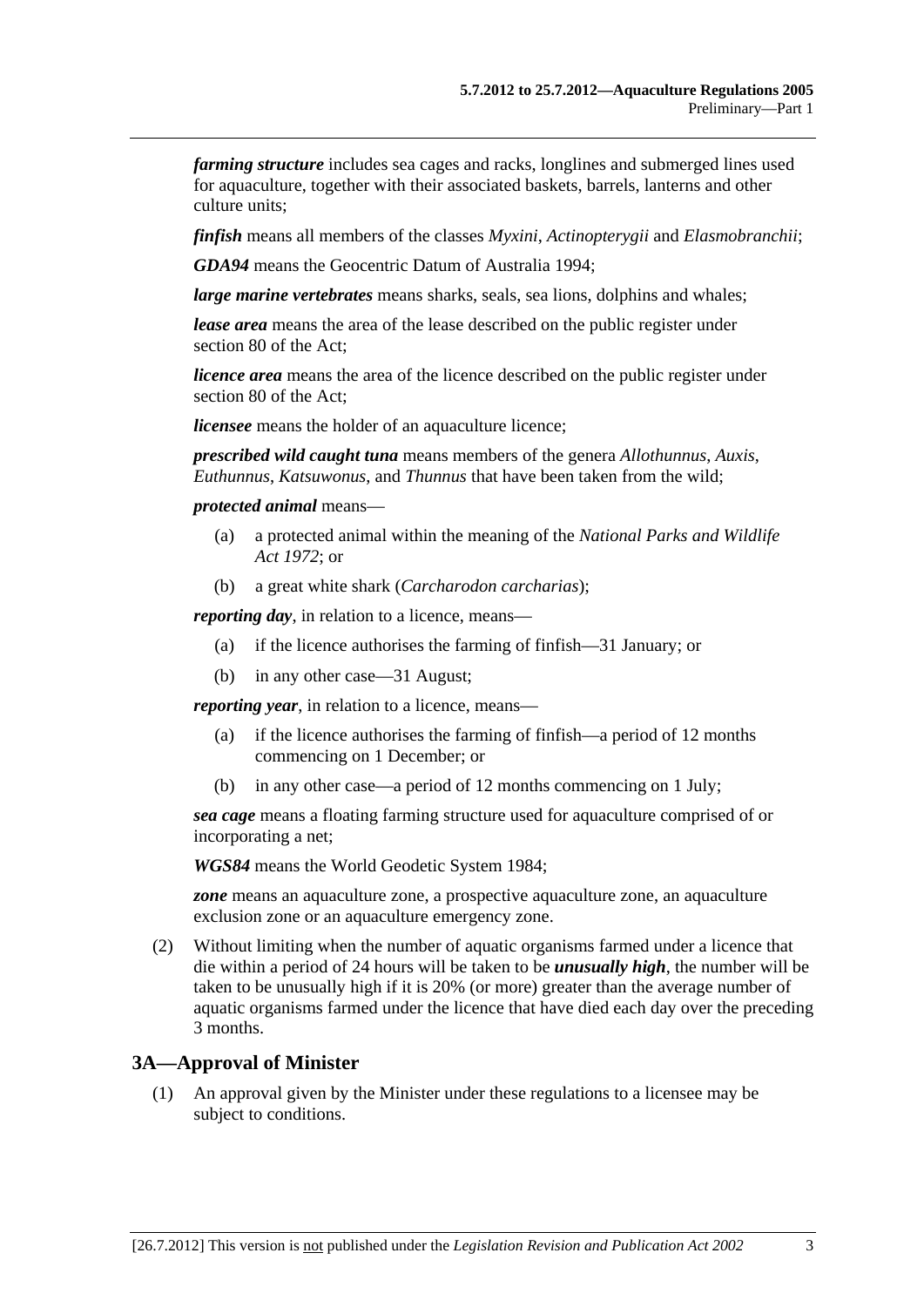<span id="page-3-0"></span> (2) A licensee must comply with the conditions of an approval given to the licensee by the Minister under these regulations.

Maximum penalty: \$5 000.

Expiation fee: \$315.

# **Part 2—General provisions supporting Act**

## **4—Procedures for making aquaculture policies**

For the purposes of section 12(4)(a) of the Act, the following bodies are prescribed:

- (a) Aboriginal Legal Rights Movement Incorporated;
- (b) Conservation Council of South Australia Incorporated;
- (c) Local Government Association of South Australia;
- (d) Seafood Council SA;
- (e) SA Fishing Industry Council Incorporated;
- (f) South Australian Aquaculture Council;
- (g) South Australian Recreational Fishing Advisory Council;
- (h) if the policy is expressed to apply only in relation to 1 or more zones or areas—
	- (i) any registered representatives of native title holders or claimants to native title in land comprising or forming part of a zone or area to which the policy applies; and
	- (ii) any person holding an aquaculture licence or aquaculture lease over an area comprising or forming part of a zone or area to which the policy applies; and
	- (iii) any regional NRM Board (within the meaning of the *[Natural](http://www.legislation.sa.gov.au/index.aspx?action=legref&type=act&legtitle=Natural%20Resources%20Management%20Act%202004)  [Resources Management Act 2004](http://www.legislation.sa.gov.au/index.aspx?action=legref&type=act&legtitle=Natural%20Resources%20Management%20Act%202004)*) responsible for a region comprising or forming part of a zone or area to which the policy applies;
- (i) if the policy is not expressed to apply only in relation to 1 or more zones or areas—all regional NRM Boards (within the meaning of the *[Natural](http://www.legislation.sa.gov.au/index.aspx?action=legref&type=act&legtitle=Natural%20Resources%20Management%20Act%202004)  [Resources Management Act 2004](http://www.legislation.sa.gov.au/index.aspx?action=legref&type=act&legtitle=Natural%20Resources%20Management%20Act%202004)*).

## **5—Amendment of aquaculture policies by notice in Gazette**

The Minister may, by notice in the Gazette under section 14(1) of the Act, amend an aquaculture policy in order to make a change of the following kind:

- (a) for identifying, varying the boundaries of, or revoking, an aquaculture emergency zone;
- (b) if in the opinion of the Minister there is ambiguity as to the boundary of an aquaculture zone, prospective aquaculture zone, aquaculture exclusion zone or aquaculture emergency zone—to remove the ambiguity.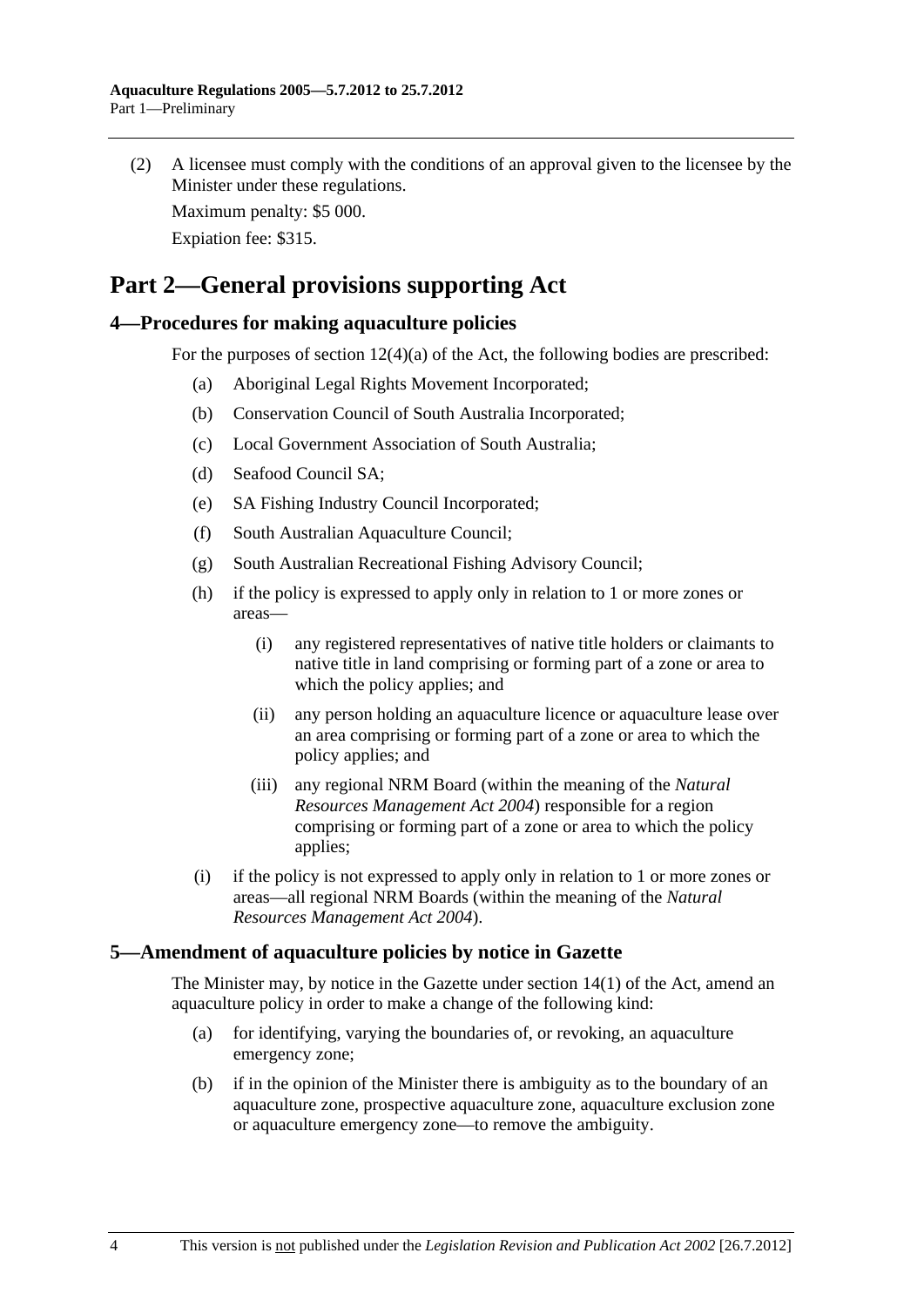#### <span id="page-4-0"></span>**6—Transfer of production leases**

For the purposes of section 39(2) of the Act, the following details are prescribed:

- (a) the full name, address and telephone number of the transferor and transferee;
- (b) the number of the production lease.

#### **7—Reference of matters to EPA**

For the purposes of section 59(3) of the Act, the prescribed period is 6 weeks.

#### **8—Aquaculture Resource Management Fund**

For the purposes of section 79(3) of the Act—

- (a) the prescribed percentage of fees (other than expiation fees) paid under the Act is 100%; and
- (b) the prescribed percentage of penalties recovered in respect of offences against the Act is 100%.

## **Part 3—Regulation of licensed activities**

## **Division 1—General**

#### **9—Aquaculture waste**

- (1) A licensee must ensure that—
	- (a) aquaculture waste does not cause an unsightly or offensive condition at the licence area; and
	- (b) aquaculture waste is secured or treated in a manner designed to prevent it being blown, washed or swept off the licence area.

Maximum penalty: \$5 000.

Expiation fee: \$315.

 (2) A licensee must ensure that if aquaculture waste is blown, washed or swept off the licence area it is recovered as soon as practicable.

Maximum penalty: \$5 000.

Expiation fee: \$315.

#### **10—Use of chemicals**

- (1) A licensee must ensure that a substance is not used for therapeutic or prophylactic purposes or as an antifoulant in the course of aquaculture carried on under the licence unless—
	- (a) it is a registered veterinary chemical product, within the meaning of the *[Agricultural and Veterinary Products \(Control of Use\) Act 2002](http://www.legislation.sa.gov.au/index.aspx?action=legref&type=act&legtitle=Agricultural%20and%20Veterinary%20Products%20(Control%20of%20Use)%20Act%202002)*, and is used in accordance with—
		- (i) the instructions on the approved label for the product within the meaning of that Act; or
		- (ii) a permit within the meaning of that Act; or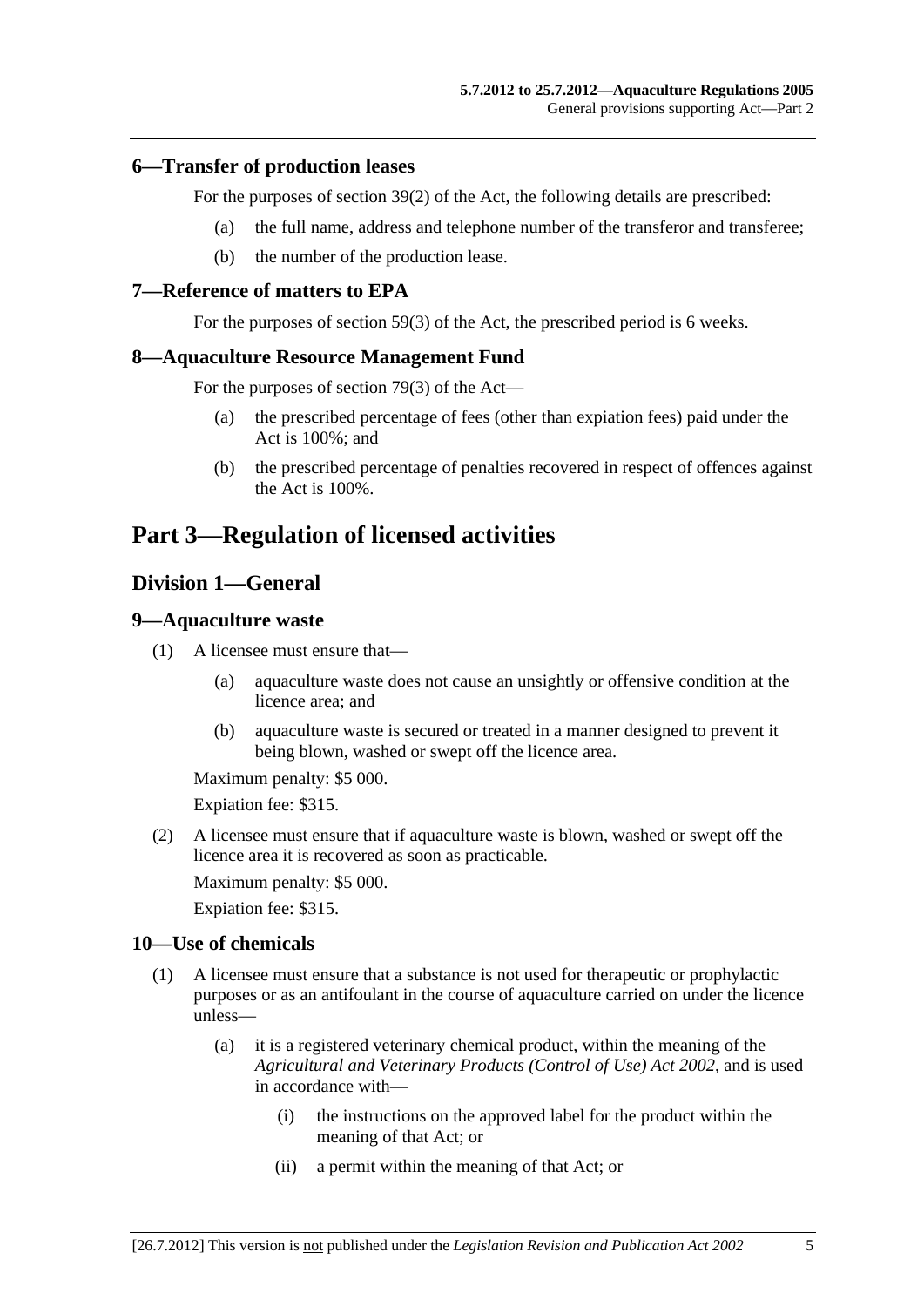<span id="page-5-0"></span> (b) the licensee has obtained the written approval of the Minister to use the substance in that way.

Maximum penalty: \$5 000.

Expiation fee: \$315.

- (2) A licensee must ensure that a substance is not used as a disinfectant in the course of aquaculture carried on under the licence unless—
	- (a) it is 1 of the following:

Citric acid

Hydrogen peroxide

Iodophore

Sodium carbonate

Sodium hydroxide

Sodium hypochlorite

Virkon (registered trademark); or

 (b) the licensee has obtained the written approval of the Minister to use the substance in that way.

Maximum penalty: \$5 000.

Expiation fee: \$315.

## **11—Notification of unusually high mortality rate and duty to isolate unaffected organisms**

If an unusually high number of aquatic organisms farmed under a licence die within a period of 24 hours (see regulation  $3(2)$ ) and the cause is not immediately apparent, the licensee must ensure that—

- (a) the Minister is immediately notified by means of a telephone call to the number provided to the licensee for the purpose; and
- (b) the Minister is, as soon as practicable after having been notified, given a written and signed notice containing the following:
	- (i) the licence number;
	- (ii) the name of the species affected;
	- (iii) the number or biomass (or an estimate of the number or biomass) of aquatic organisms that have died;
	- (iv) details of any clinical signs observable in the organisms prior to death;
	- (v) the number or biomass (or an estimate of the number or biomass) of aquatic organisms that show similar clinical signs but have not died;
	- (vi) details of circumstances that may be contributing factors such as extreme weather, power failures, poor water quality or water temperature; and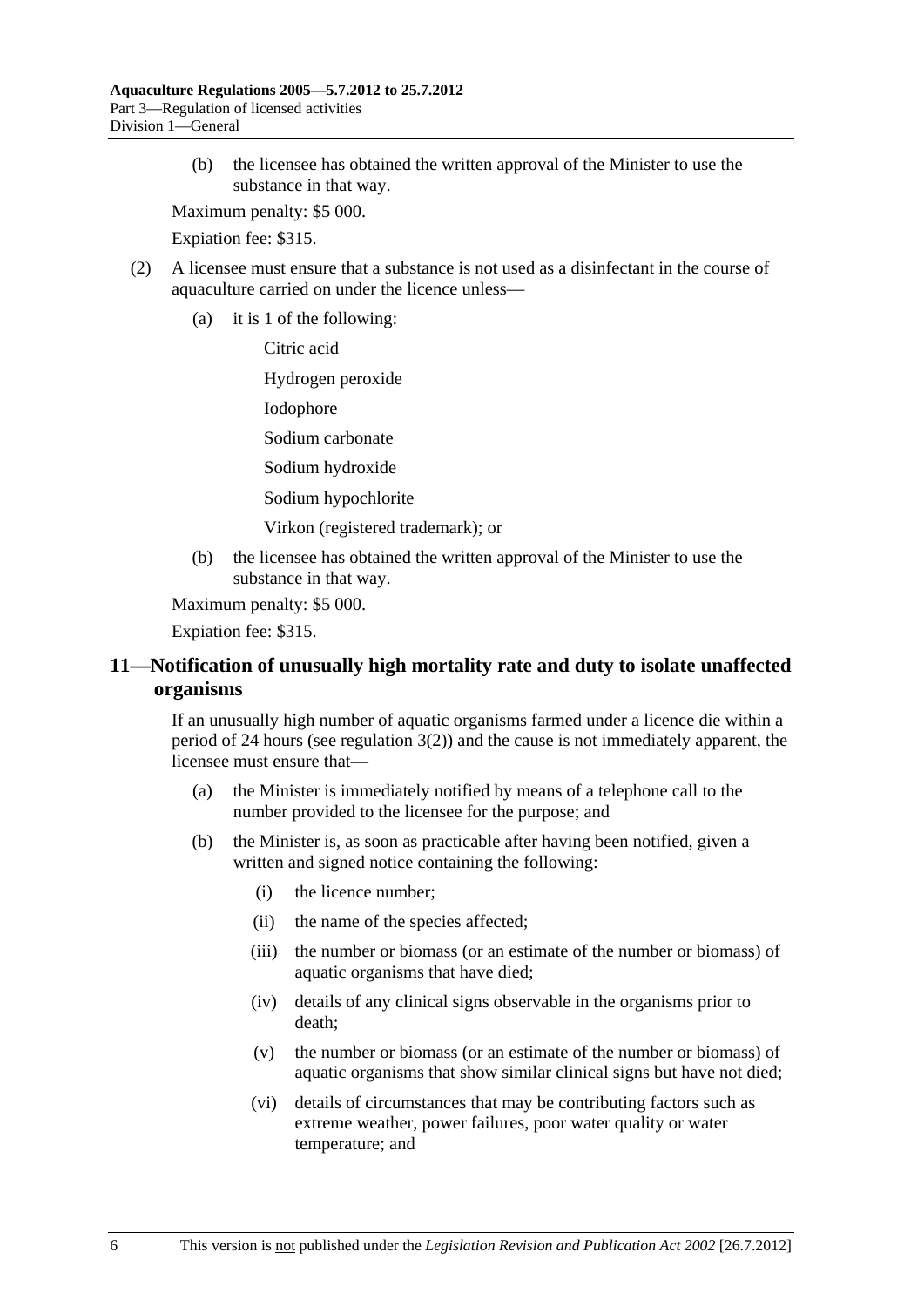<span id="page-6-0"></span> (c) all reasonable steps are taken to isolate aquatic organisms apparently affected from aquatic organisms not apparently affected.

Maximum penalty: \$5 000.

Expiation fee: In the case of an offence against [paragraph \(a\)](#page-5-0) or [paragraph \(b\)—](#page-5-0)\$315.

### **12—Aquatic organisms affected with disease**

 (1) If a licensee knows, or ought reasonably to know, that an aquatic organism proposed to be introduced into the licence area is or may be affected with a disease, the licensee must ensure that the aquatic organism is not introduced into the licence area without the prior written approval of the Minister.

Maximum penalty: \$5 000.

- (2) If a licensee knows, or ought reasonably to know, that an aquatic organism being farmed under the licence is or may be affected with a disease, the licensee must ensure that the aquatic organism is not removed from the licence area unless—
	- (a) it is removed for testing; or
	- (b) it is removed for disposal (other than by sale or supply to another); or
	- (c) it is removed in accordance with the written approval of the Minister obtained by the licensee.

Maximum penalty: \$5 000.

 (3) If an unusually high number of aquatic organisms farmed under a licence die within a period of 24 hours (see [regulation 3\(2\)](#page-2-0)) and the cause is not immediately apparent, the licensee will be taken to know that the aquatic organisms may be affected with a disease.

## **13—Stock register**

 (1) A licensee must maintain a stock register in accordance with this regulation. Maximum penalty: \$5 000.

Expiation fee: \$315.

- (2) The stock register must contain (in a readily understandable and legible form)—
	- (a) the following information in respect of aquatic organisms supplied to the licensee:
		- (i) the date on which the aquatic organisms were received by the licensee;
		- (ii) the name and address of the person who supplied the aquatic organisms;
		- (iii) the species of aquatic organisms;
		- (iv) the number or biomass of aquatic organisms received;
		- (v) the age or developmental stage of the aquatic organisms when received;
		- (vi) details identifying the place at which the aquatic organisms were last reared before supply or the place at which the aquatic organisms were collected;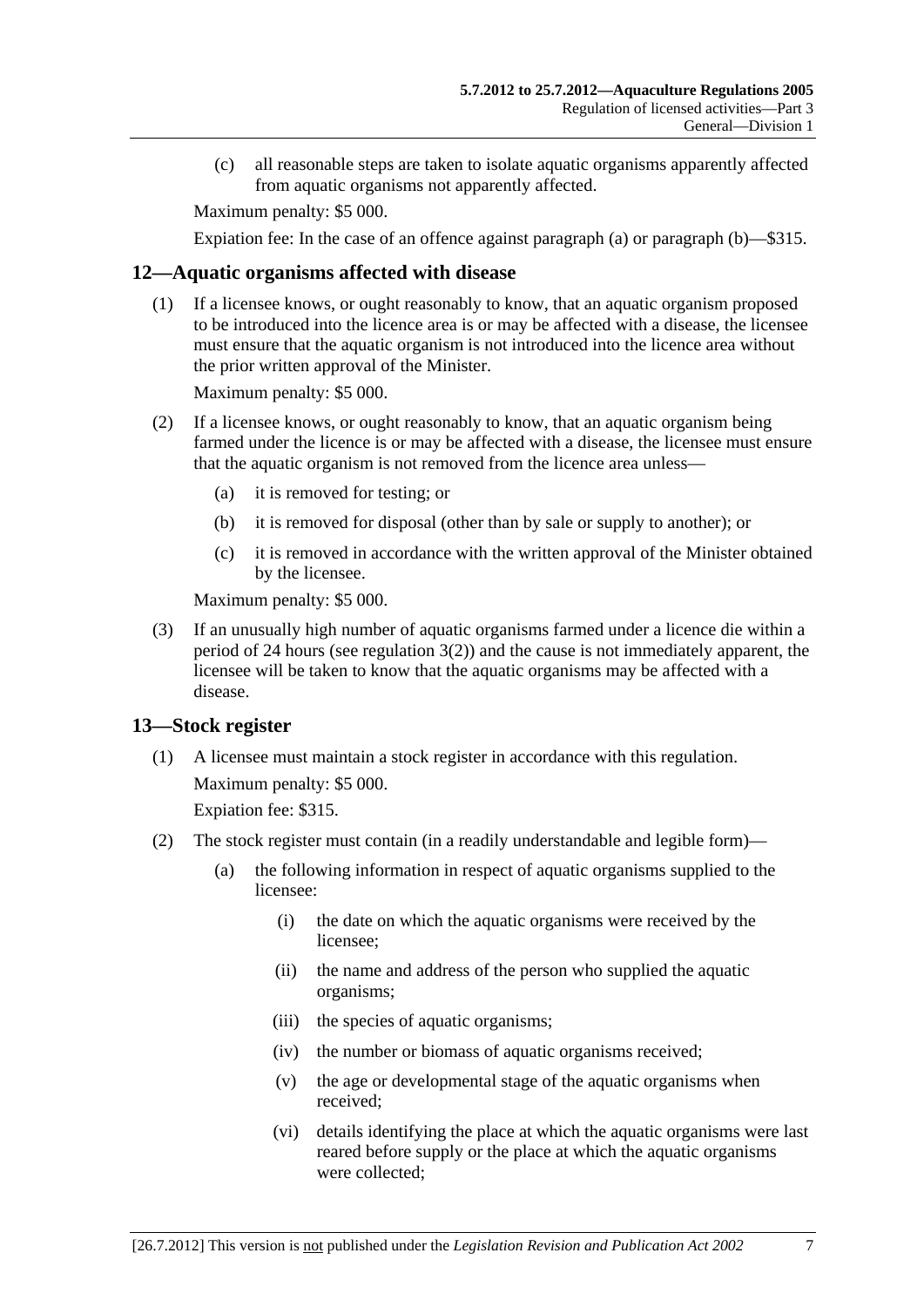- (vii) a copy of any health certification that accompanied the aquatic organisms; and
- (b) the following information in respect of aquatic organisms collected by the licensee:
	- (i) details identifying the authority under the *[Fisheries Act 1982](http://www.legislation.sa.gov.au/index.aspx?action=legref&type=act&legtitle=Fisheries%20Act%201982)* under which the aquatic organisms were collected;
	- (ii) the date the aquatic organisms were collected;
	- (iii) details identifying the place at which the aquatic organisms were collected;
	- (iv) the species of aquatic organisms;
	- (v) the number or biomass of aquatic organisms collected;
	- (vi) the age or developmental stage of the aquatic organisms when collected; and
- (c) the following information in respect of aquatic organisms bred by the licensee:
	- (i) the date (or an estimate of the date) the aquatic organisms were bred;
	- (ii) the species of aquatic organisms;
	- (iii) details identifying the broodstock used to breed the aquatic organisms;
	- (iv) the number or biomass (or an estimate of the number or biomass) of aquatic organisms bred; and
- (d) the following information in respect of aquatic organisms supplied by the licensee to another person:
	- (i) the date on which the aquatic organisms were supplied;
	- (ii) the name and address of the person to whom the aquatic organisms were supplied;
	- (iii) the species of aquatic organisms;
	- (iv) the number or biomass of aquatic organisms supplied;
	- (v) the age or developmental stage of the aquatic organisms when supplied;
	- (vi) a copy of any health certification provided by the licensee to accompany the aquatic organisms; and
- (e) the following information in respect of aquatic organisms that have died during aquaculture:
	- (i) the species of aquatic organisms;
	- (ii) the date (or an estimate of the date) the aquatic organisms died;
	- (iii) the number or biomass (or an estimate of the number or biomass) of aquatic organisms that have died;
	- (iv) the age or developmental stage of the aquatic organisms at death;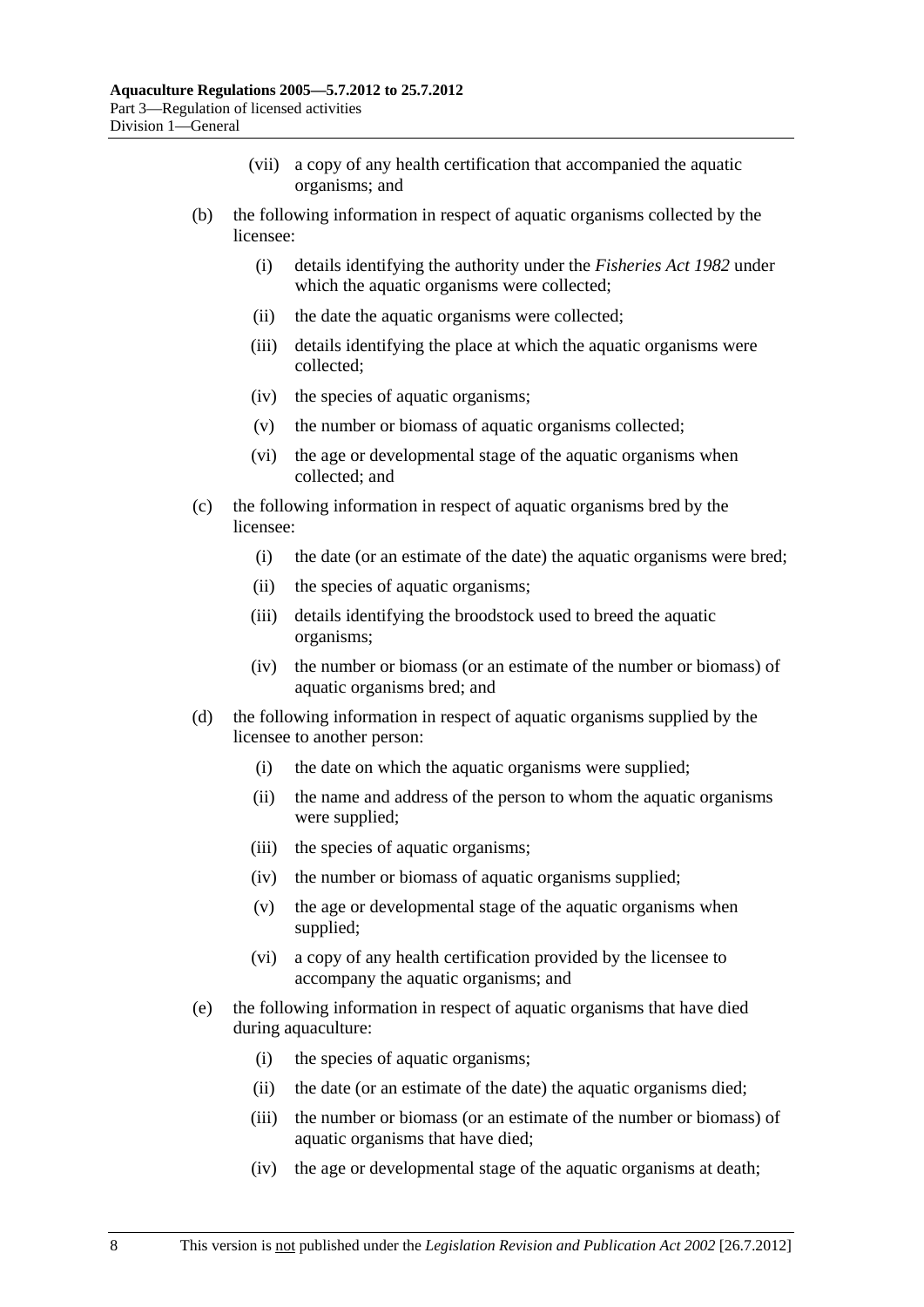- (v) a description of how and where the aquatic organisms were disposed of; and
- <span id="page-8-0"></span> (f) details of treatment administered for therapeutic or prophylactic purposes to aquatic organisms kept under the licence including—
	- (i) the reasons for the treatment; and
	- (ii) the dates on which the treatment was administered; and
	- (iii) the name (including trade or patent name) of each substance used as part of the treatment and the dosages or amounts administered; and
	- (iv) information that identifies the aquatic organisms that received treatment by reference to tank or cage number or by other means.
- (3) A record required to be entered in the stock register must be entered within 7 days after the event to which it relates.
- (4) A record entered in the stock register must be retained for 5 years from the date on which it was entered.

### **14—Periodic returns**

A licensee must, on a date or dates determined by the Minister in each year, provide the Minister with a periodic return containing such information as the Minister requires in the manner and form determined by the Minister.

Maximum penalty: \$5 000.

Expiation fee: \$315.

## **Division 2—Aquaculture in State waters**

#### **15—Application of Division**

This Division applies to aquaculture leases and to aquaculture licences authorising aquaculture in an area comprised of State waters or State waters and adjacent land within the meaning of the *[Harbors and Navigation Act 1993](http://www.legislation.sa.gov.au/index.aspx?action=legref&type=act&legtitle=Harbors%20and%20Navigation%20Act%201993)*.

## **16—Requirement to mark-off area and maintain structures or equipment used to mark-off area**

The holder of an aquaculture lease is guilty of an offence if—

- (a) the boundaries of the marked-off area of the lease are not marked off or indicated in the manner required under the conditions of the lease or a corresponding licence; or
- (b) the structures or equipment used to mark off or indicate the boundaries of the marked-off area of the lease under the conditions of the lease or a corresponding licence are not maintained in good working condition.

Maximum penalty: \$5 000.

Expiation fee: \$315.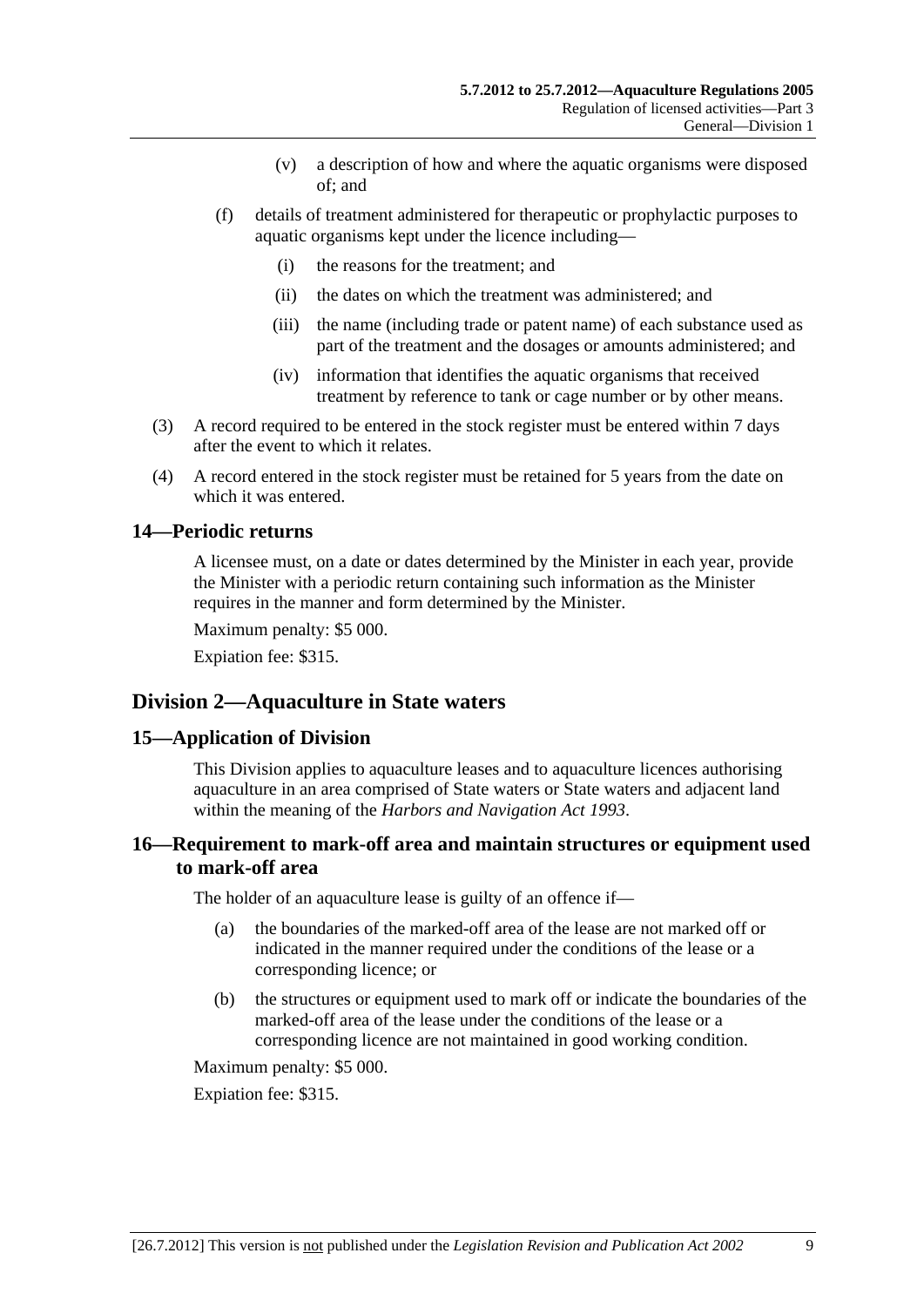### <span id="page-9-0"></span>**17—Farming structures**

- (1) A licensee must ensure that—
	- (a) sea cages used for aquaculture are clearly marked with the licence number; and
	- (b) farming structures being used for aquaculture are—
		- (i) except when being placed into position, moved or recovered—
			- (A) securely fixed or moored in place so as to remain wholly within the licence area; and
			- (B) anchored in a manner that minimises the impact on the benthos; and
		- (ii) maintained in good working condition; and
	- (c) equipment used to secure, anchor or mark the position of a farming structure is located wholly within the licence area; and
	- (d) if the aquaculture involves the use of a floating culture unit in subtidal waters—the distance between the unit and the sea floor is at least 3 metres at all times unless otherwise approved in writing by the Minister; and
	- (e) stocked sea cages are not located in the same place that stocked sea cages have been located within the preceding 12 months.

Maximum penalty: \$5 000.

Expiation fee: \$315.

 (2) A licensee must ensure that if a farming structure used for aquaculture, or any equipment used to secure, anchor or mark the position of the structure, is blown, washed or swept off the licence area, the structure or equipment is recovered as soon as practicable.

Maximum penalty: \$5 000.

Expiation fee: \$315.

## **18—Health certificates for abalone farmed on navigable vessel**

- (1) A licensee authorised to carry on abalone aquaculture on a navigable vessel as it operates within an area of State waters must ensure that the following requirements are complied with in respect of aquaculture stock brought on to the vessel:
	- (a) the aquaculture stock must be comprised of abalone that have been hatchery reared in South Australia;
	- (b) the abalone must be accompanied by a certificate—
		- (i) that is in a form approved by the Minister; and
		- (ii) that has been issued—
			- (A) by a veterinary diagnostic laboratory accredited by the National Association of Testing Authorities; and
			- (B) within the previous 14 days; and
			- (C) following examination of at least 30 abalone; and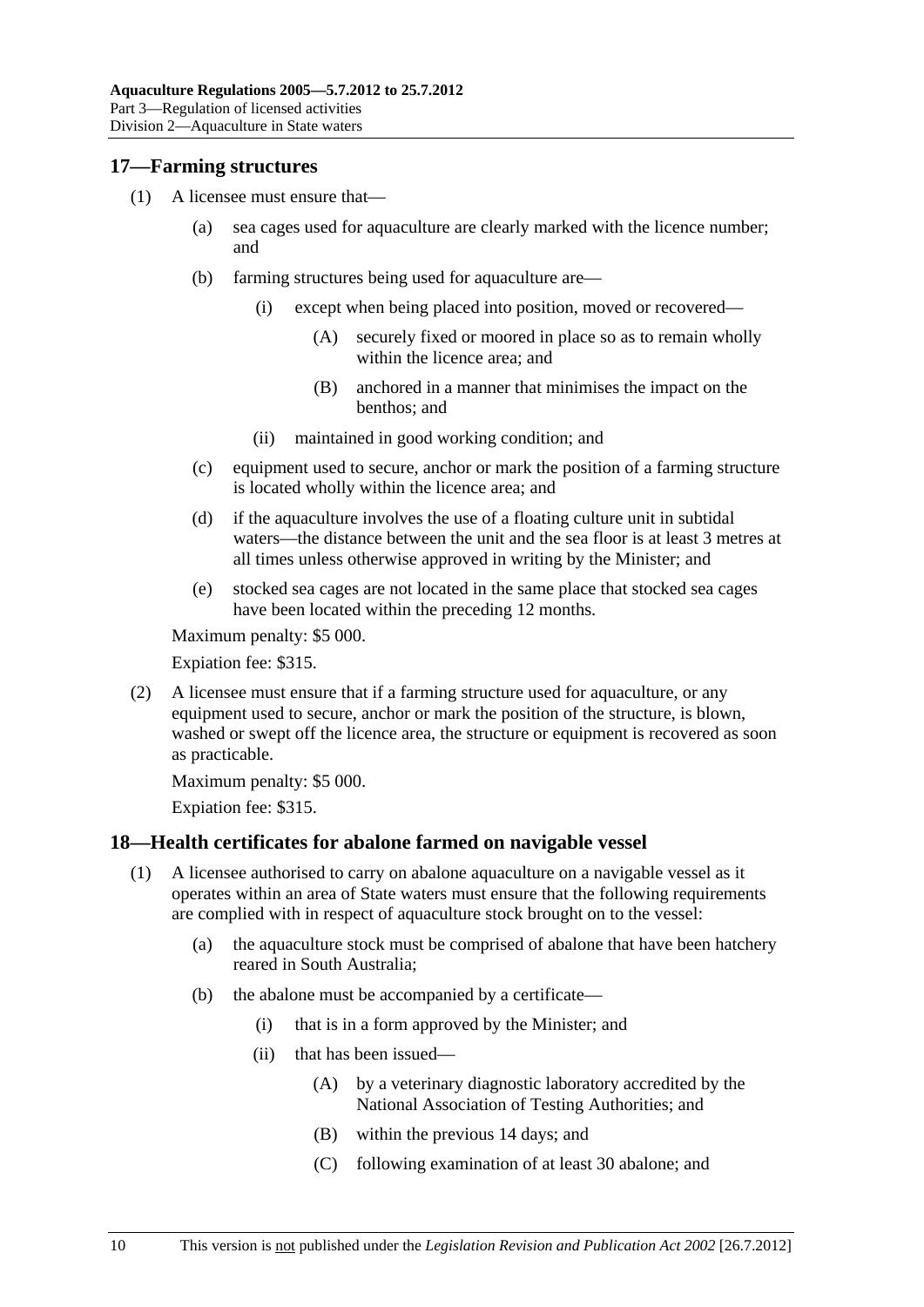- <span id="page-10-0"></span> (iii) that certifies that the abalone in the test sample are not affected with a notifiable condition within the meaning of the *[Livestock Act 1997](http://www.legislation.sa.gov.au/index.aspx?action=legref&type=act&legtitle=Livestock%20Act%201997)* and do not display signs of being affected with a disease;
- (c) at least 2 days before the abalone are brought on to the vessel the Minister must be provided with a copy of the certificate referred to in [paragraph \(b\)](#page-9-0).

Expiation fee: \$315.

- (2) A licensee authorised to carry on abalone aquaculture on a navigable vessel as it operates within an area of State waters must ensure that at least once in each 6 month period the Minister is provided with a copy of a certificate—
	- (a) that is in a form approved by the Minister; and
	- (b) that has been issued—
		- (i) by a veterinary diagnostic laboratory accredited by the National Association of Testing Authorities; and
		- (ii) within the previous 14 days; and
		- (iii) following examination of at least 30 abalone that have been farmed on the vessel for at least 1 month; and
	- (c) that certifies that the abalone in the test sample are not affected with a notifiable condition within the meaning of the *[Livestock Act 1997](http://www.legislation.sa.gov.au/index.aspx?action=legref&type=act&legtitle=Livestock%20Act%201997)* and do not display signs of being affected with a disease.

Maximum penalty: \$5 000.

Expiation fee: \$315.

## **19—Strategies relating to escape of stock and interaction with seabirds and large marine vertebrates**

- (1) A licensee must—
	- (a) have a written strategy approved by the Minister—
		- (i) for minimising the risk of the escape of aquaculture stock into the wild; and
		- (ii) for minimising adverse interactions with seabirds and large marine vertebrates resulting from aquaculture carried on under the licence; and
	- (b) ensure that activities under the licence conform with the approved strategy.

Maximum penalty: \$5 000.

- (2) If, at any time, the Minister is not satisfied as to the adequacy of an approved strategy, the Minister may require the strategy to be resubmitted for approval within a specified period in a modified form (which may be specified by the Minister).
- (3) If a licensee fails to resubmit a strategy as required, the licensee is guilty of an offence.

Maximum penalty: \$5 000. Expiation fee: \$315.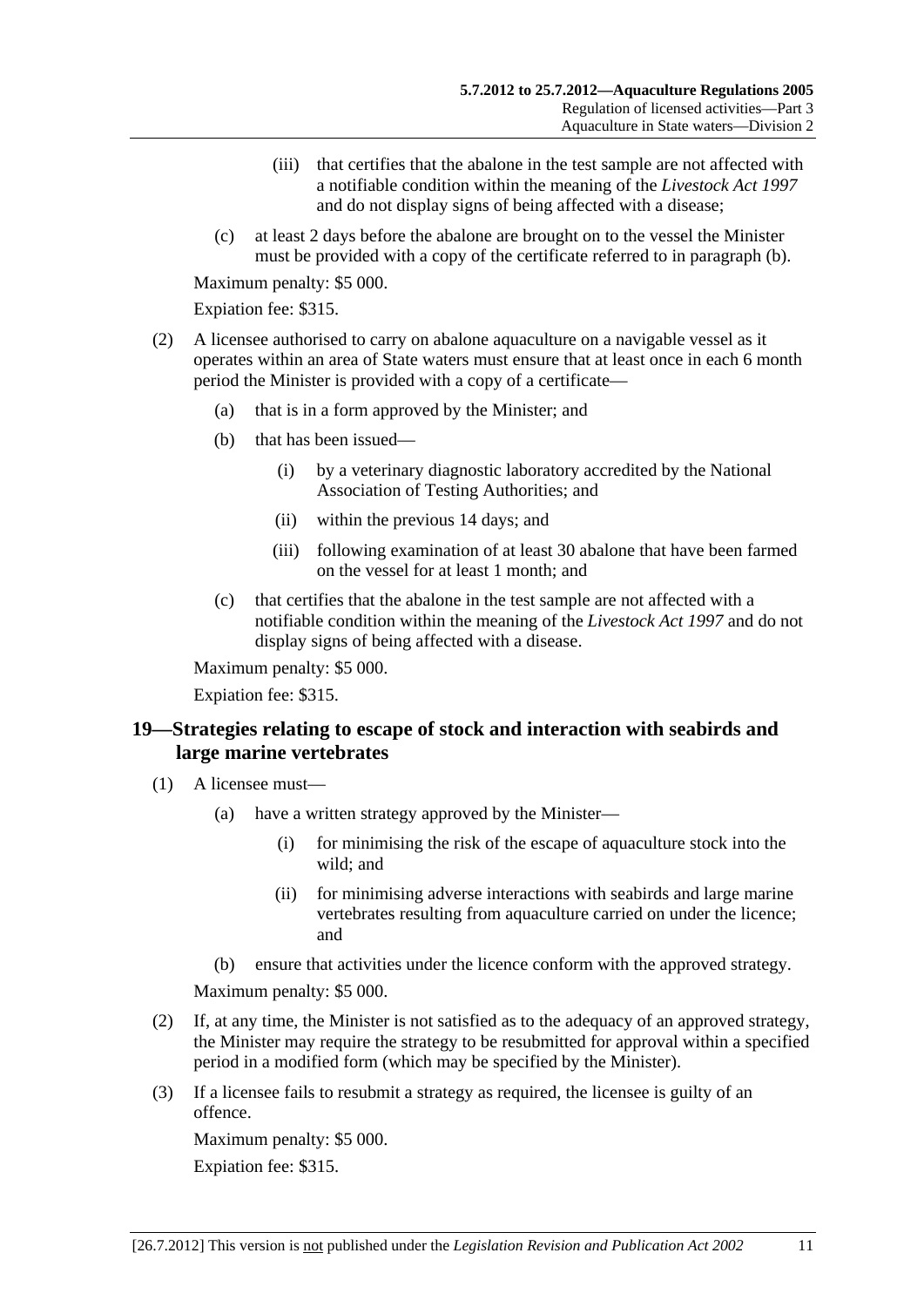- <span id="page-11-0"></span> (4) Before requiring a strategy to be resubmitted, the Minister must give the licensee written notice of the proposed action, inviting the licensee to make written submissions in relation to the proposed action within a period specified in the notice (being not less than 14 days from the day on which the notice is given to the licensee).
- (5) [Subregulation \(1\)](#page-10-0) does not apply to a licensee who held a licence immediately before the commencement of this regulation until 6 months after that commencement.
- (6) A licensee who held a licence immediately before the commencement of this regulation must submit a written strategy (as referred to in [subregulation \(1\)](#page-10-0)) for approval within 3 months after the commencement of this regulation.

Expiation fee: \$315.

### **20—Notification of entanglement of certain animals**

If a protected animal becomes confined in or entangled in a farming structure or other equipment used in connection with aquaculture, the licensee must-

- (a) immediately after becoming aware of the situation notify the Minister by means of a telephone call to the number provided to the licensee for the purpose; and
- (b) within 2 days after becoming aware of the situation notify the Minister in writing of the action taken to deal with the situation.

Maximum penalty: \$5 000.

#### **21—Notification of escape of stock or damage that may lead to escape of stock**

A licensee must—

- (a) within 12 hours after becoming aware of the escape of hatchery reared aquaculture stock or damage to a farming structure, or to other equipment, that may lead to the escape of hatchery reared aquaculture stock, notify the Minister (by means of a telephone call or fax to the number provided to the licensee for the purpose) of the escape or damage, including the following details:
	- (i) the species of aquatic organisms affected;
	- (ii) the date (or an estimate of the date) on which the escape or damage took place;
	- (iii) the number and biomass (or an estimate of the number and biomass) of aquatic organisms that have escaped;
	- (iv) the age or developmental stage of the aquatic organisms at the time of their escape;
	- (v) details of the circumstances in which the escape or damage took place; and
- (b) within 7 days after becoming aware of the escape or damage notify the Minister in writing of the action taken to deal with it.

Maximum penalty: \$5 000.

Expiation fee: In the case of an offence against [paragraph \(b\)—](#page-11-0)\$315.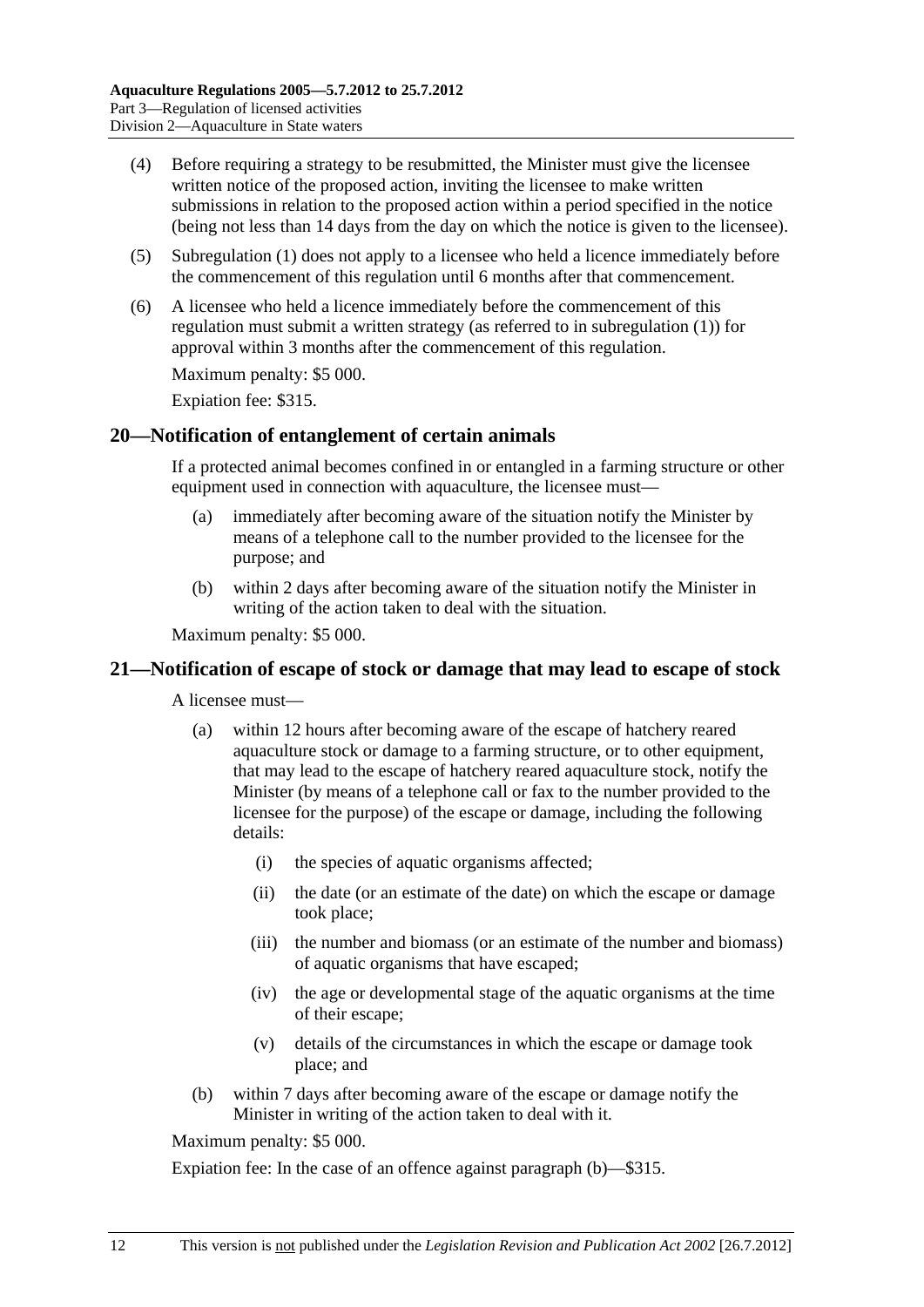## <span id="page-12-0"></span>**22—Environmental monitoring and reporting—farming of molluscs in subtidal area**

- (1) If a licence authorises the farming of molluscs in a subtidal area, the licensee must cause a benthic assessment recording to be made as follows:
	- (a) a colour videotape of the sea floor must be made at least once each reporting year at approximately the same time in each year;
	- (b) the underwater path videotaped must transect at least 100 metres of the licence area, originating within the licence area, proceeding parallel to and within 2 metres of longlines or other farming structures and finishing at least 50 metres outside the boundary of the licence area;
	- (c) the path must include at least 1 anchor of a farming structure and an area of at least 1 metre of the sea floor either side of the anchor;
	- (d) the path must follow, as close as practically possible, a straight line;
	- (e) the same path must be videotaped each reporting year;
	- (f) the videotape must be continuously recorded from start to finish with no editing breaks;
	- (g) the videotape must start and finish with an above water  $360^{\circ}$  pan of the horizon lasting at least 30 seconds per pan;
	- (h) a minimum width of 2 metres of sea floor must be in the field of view at all times;
	- (i) the angle of videotaping to the sea floor must be approximately  $45^{\circ}$ ;
	- (j) the correct date and time must be continuously present on the videotape;
	- (k) footage must be steady and taken at a very slow pace of approximately 1 metre every 2 to 4 seconds and must stop at the site of any anchor videotaped for at least 30 seconds;
	- (l) the camera lens must be focussed on the sea floor at all times;
	- (m) the path videotaped must be adequately lit to show benthic flora and fauna colours (so that the lighting level is equivalent to that produced by 2 high intensity discharge underwater metal halide 10 watt lamps);
	- (n) the videotape must be examined after the recording and, if it is not of sufficient quality to enable a satisfactory assessment of the benthic environment of the path required to be videotaped, a further recording must be made;
	- (o) a written record must be made of the location (using WGS84 or GDA94 datum) of the start and finish of the path videotaped and of the date and time of the start and finish of the videotaping;
	- (p) a written record must be made detailing each of the following for each 10 metres of the path videotaped:
		- (i) the level of sedimentary disturbance resulting from biological activity (bioturbation);
		- (ii) undulation;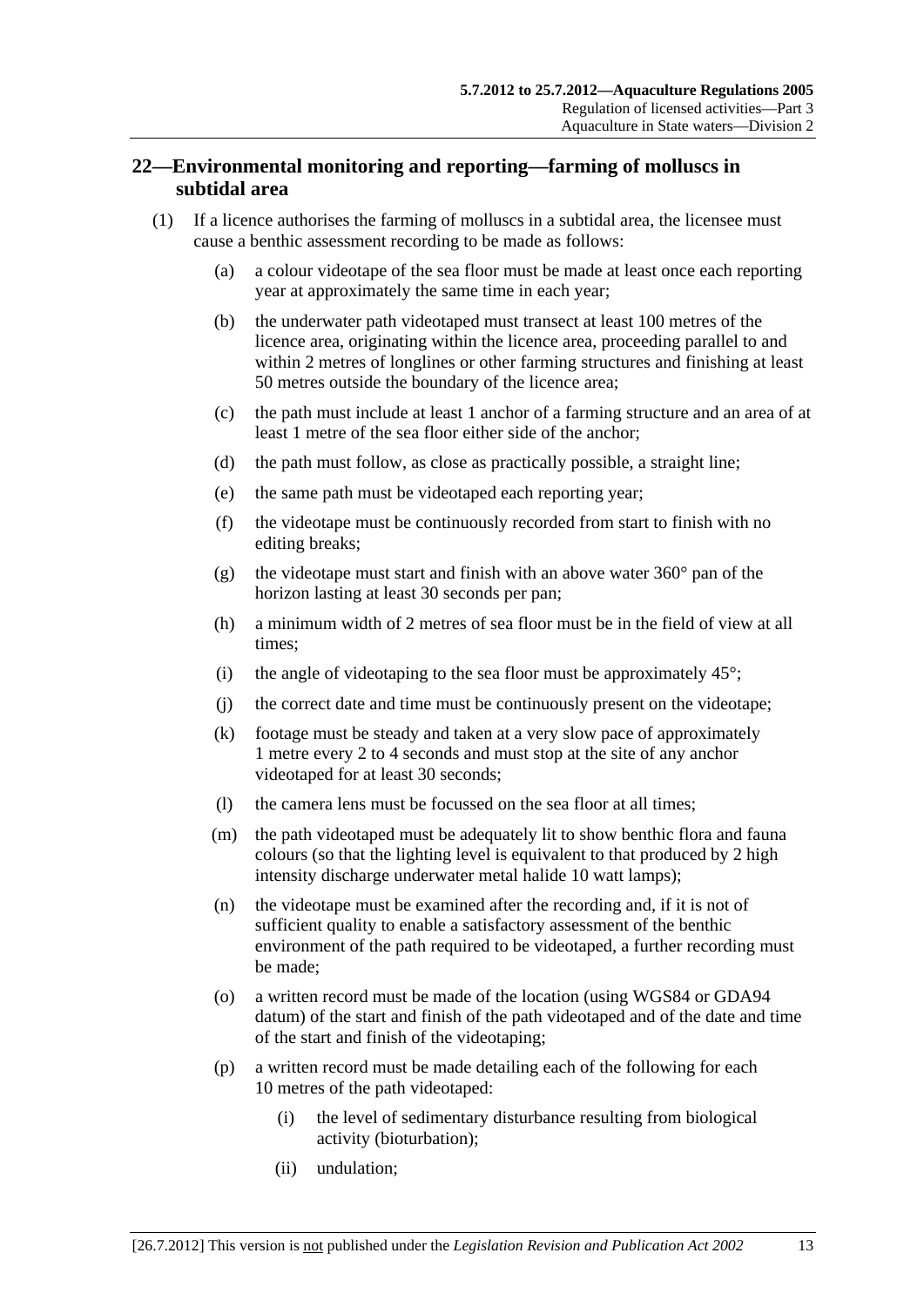- (iii) natural organic waste;
- (iv) aquaculture waste including detached farming shell debris;
- (v) sand colour;
- (vi) macroalgal cover;
- (vii) seagrass cover;
- (viii) microbial mats (for example, *Beggiatoa sp*);
- (ix) blue-green algal mats;
- (x) sponge cover;
- (xi) the presence of—
	- (A) holothurians (sea cucumbers);
	- (B) ascidians (sea squirts);
	- (C) razor fish (*Pinna sp*);
	- (D) scallops;
	- (E) crabs;
	- (F) gastropods;
	- (G) fish;
	- (H) seahorses and sea dragons.

- (2) If a licence authorises the farming of molluscs in a subtidal area, the licensee must, on or before the reporting day in each year, provide to the Minister a report for the preceding reporting year—
	- (a) containing the following:
		- (i) a map showing—
			- (A) the boundary of the licence area; and
			- (B) the location (using WGS84 or GDA94 datum) of the corners of the licence area; and
			- (C) the location (using WGS84 or GDA94 datum) of farming structures and the number, dimensions and spacing of the structures; and
			- (D) the location (using WGS84 or GDA94 datum) of the underwater path videotaped for the benthic assessment recording;
		- (ii) for each month—
			- (A) the amount and type of supplemental feed used in the licence area; and
			- (B) the amount and type of chemicals (including but not limited to therapeutic or prophylactic substances, antifoulants and disinfectants) used in the licence area;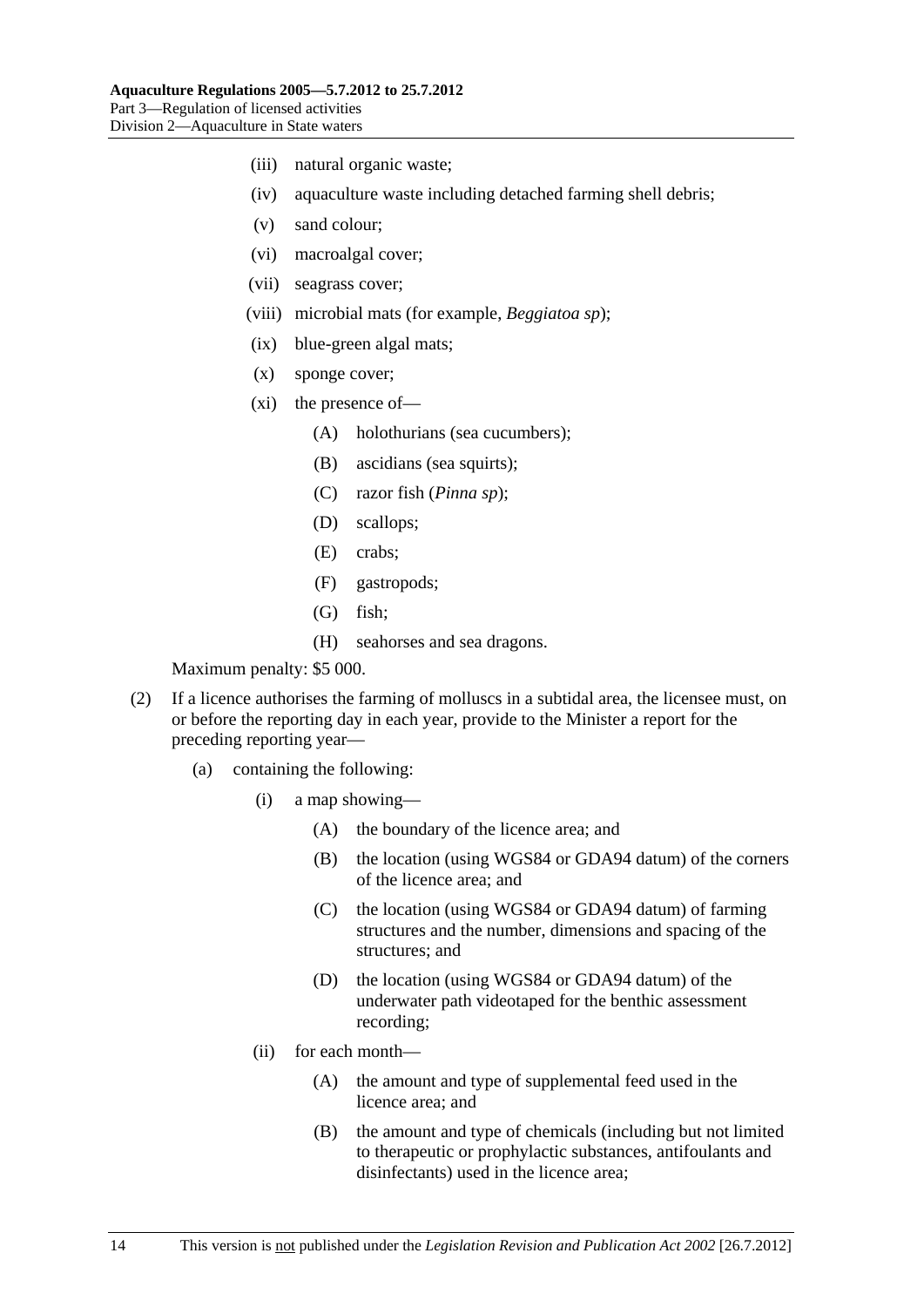- <span id="page-14-0"></span> (iii) such of the following details as are known about interaction that has occurred between large marine vertebrates and farming structures or equipment, personnel or aquaculture stock:
	- (A) the date of the interaction;
	- (B) the species of marine vertebrate involved;
	- (C) the location of the interaction;
	- (D) a description of the nature of the interaction;
- (iv) if the author of the report is not the licensee—the author's name and address; and
- (b) accompanied by a copy of the benthic assessment recording made for the reporting year (in a format approved by the Minister) and the records made in conjunction with the recording.

Expiation fee: \$315.

 (3) This regulation does not apply to a licence authorising the carrying on of aquaculture on a navigable vessel as it operates within an area of State waters.

## **23—Environmental monitoring and reporting—farming of molluscs in intertidal area**

If a licence authorises the farming of molluscs in an intertidal area, the licensee must, on or before the reporting day in each year, provide to the Minister a report for the preceding reporting year containing the following:

- (a) a map showing—
	- (i) the boundary of the licence area; and
	- (ii) the location (using WGS84 or GDA94 datum) of the corners of the licence area; and
	- (iii) the location (using WGS84 or GDA94 datum) of farming structures and the number, dimensions and spacing of the structures;
- (b) for each month—
	- (i) the number of pacific oysters found in the licence area and not contained within a farming structure; and
	- (ii) the location in which they were found; and
	- (iii) a statement of whether they have been removed;
- (c) for each month—the amount and type of chemicals (including but not limited to therapeutic or prophylactic substances, antifoulants and disinfectants) used in the licence area;
- (d) such of the following details as are known about interaction that has occurred between large marine vertebrates and farming structures or equipment, personnel or aquaculture stock:
	- (i) the date of the interaction;
	- (ii) the species of marine vertebrate involved;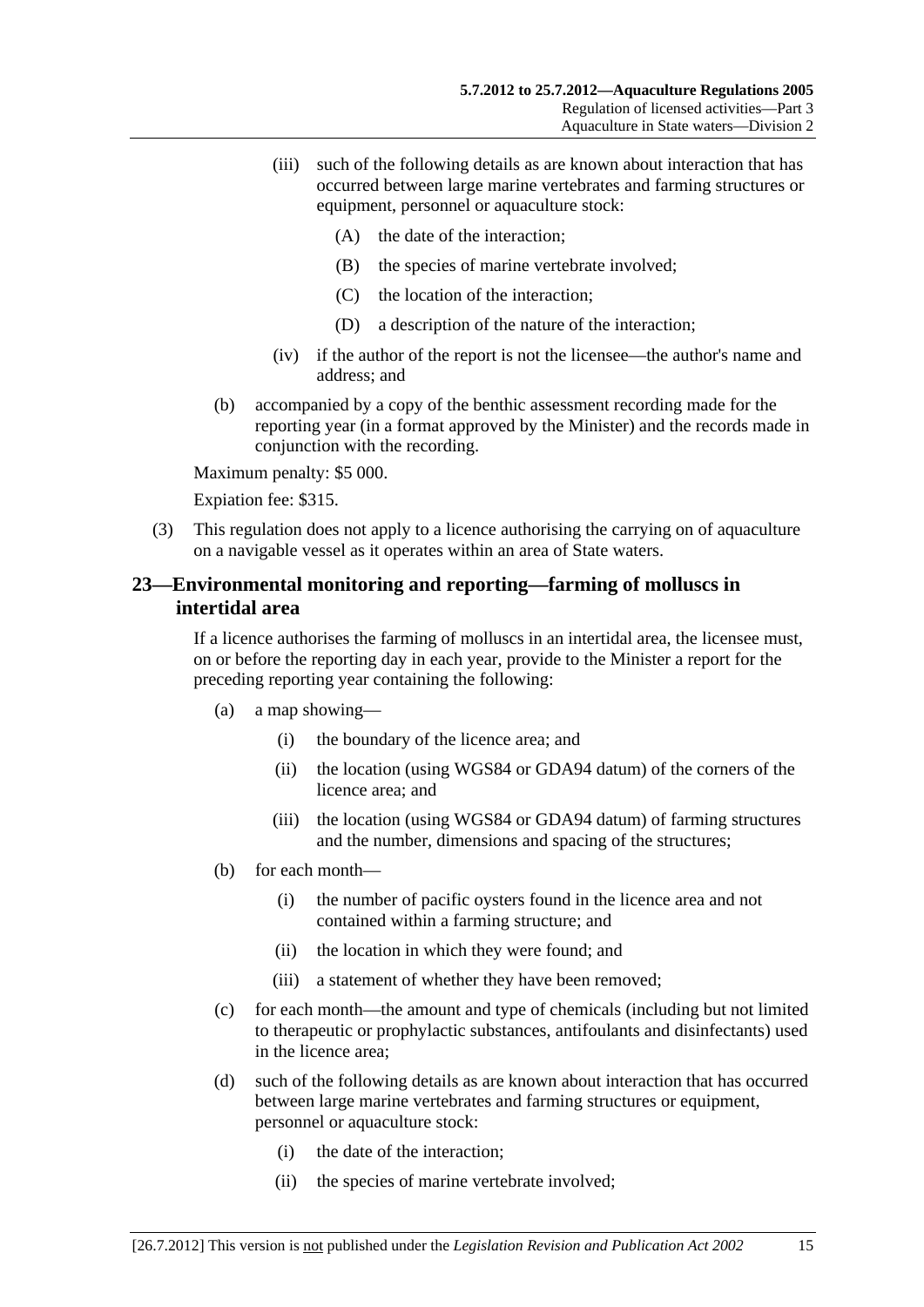- (iii) the location of the interaction;
- (iv) a description of the nature of the interaction;
- <span id="page-15-0"></span>(e) if the author of the report is not the licensee—the author's name and address.

Expiation fee: \$315.

### **24—Environmental monitoring and reporting—farming of finfish**

- (1) If a licence authorises the farming of finfish, the licensee must cause a benthic assessment recording to be made as follows:
	- (a) a colour videotape of the sea floor must be made at least once each reporting year at approximately the same time in each year;
	- (b) at least 3 underwater paths must be videotaped as follows:
		- (i) 1 must be within the licence area originating as close as practicable to the side of a sea cage used for aquaculture under the licence and proceeding in the direction of the prevailing current (down current) for 150 metres; and
		- (ii) 1 must be within the licence area originating as close as practicable to the opposite side of the same sea cage and proceeding in the opposite direction of the prevailing current (up current) for 150 metres; and
		- (iii) 1 must be outside the licence area originating at the midpoint of the prevailing down current boundary of the licence area and proceeding at right angles to the boundary for 150 metres (the *off-site transect*);
	- (c) the same off-site transect must be videotaped each year;
	- (d) the videotape of each path must be continuously recorded from start to finish with no editing breaks;
	- (e) the videotape of each path must start and finish with an above water 360° pan of the horizon lasting at least 30 seconds per pan;
	- (f) a minimum width of 2 metres of sea floor must be in the field of view at all times;
	- (g) the angle of videotaping to the sea floor must be approximately  $45^{\circ}$ ;
	- (h) the correct date and time must be continuously present on the videotape;
	- (i) footage must be steady and taken at a very slow pace of approximately 1 metre every 2 to 4 seconds;
	- (j) the camera lens must be focussed on the sea floor at all times;
	- (k) each path videotaped must be adequately lit to show benthic flora and fauna colours (so that the lighting level is equivalent to that produced by 2 high intensity discharge underwater metal halide 10 watt lamps);
	- (l) the videotape must be examined after the recording and, if it is not of sufficient quality to enable a satisfactory assessment of the benthic environment of the paths required to be videotaped, a further recording must be made;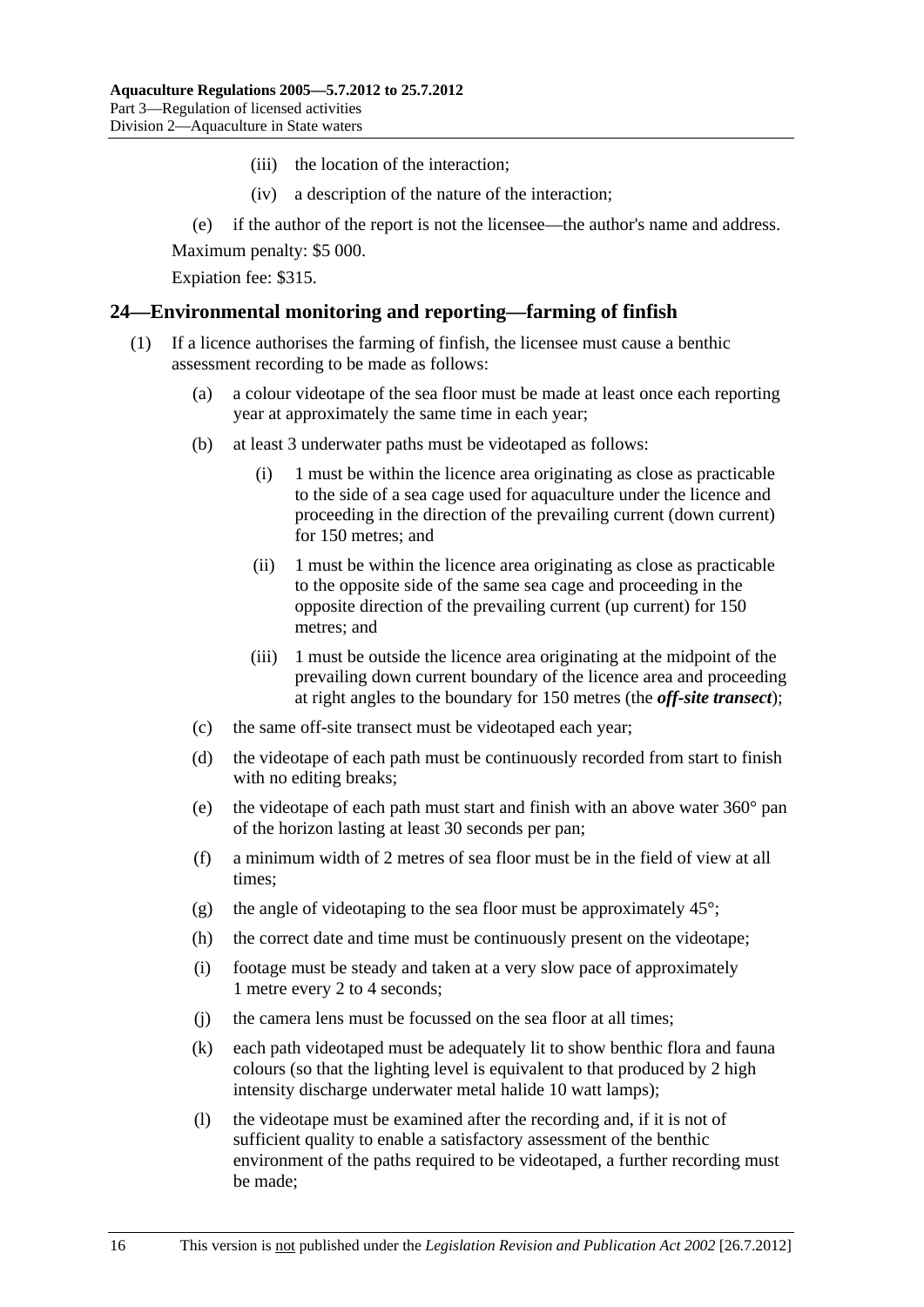- <span id="page-16-0"></span> (m) a written record must be made of—
	- (i) the location (using WGS84 or GDA94 datum) of the start and finish of each path videotaped and of the date and time of the start and finish of the videotaping of each path; and
	- (ii) the location of the sea cage concerned (using WGS84 or GDA94 datum);
- (n) a written record must be made detailing each of the following for each 10 metres of each path videotaped:
	- (i) the level of sedimentary disturbance resulting from biological activity (bioturbation);
	- (ii) undulation;
	- (iii) natural organic waste;
	- (iv) aquaculture waste including waste baitfish and pellets;
	- (v) sand colour;
	- (vi) macroalgal cover;
	- (vii) seagrass cover;
	- (viii) microbial mats (for example, *Beggiatoa sp*);
	- (ix) blue-green algal mats;
	- (x) sponge cover;
	- (xi) the presence of—
		- (A) holothurians (sea cucumbers);
		- (B) ascidians (sea squirts);
		- (C) razor fish (*Pinna sp*);
		- (D) scallops;
		- (E) crabs;
		- (F) gastropods;
		- (G) fish;
		- (H) seahorses and sea dragons.

- (2) However, [subregulation \(1\)](#page-15-0) only applies in a particular reporting year to a licence authorising the farming of prescribed wild caught tuna if the Minister notifies the licensee in writing of its application at least 1 month before the commencement of the reporting year.
- (3) The Minister may, by notice in writing to a licensee authorised to farm finfish, require the licensee to prepare, within a period specified in the notice (but not more than once in each reporting year) a report on the health of benthic infaunal communities in the licence area and to take and analyse samples as specified in the notice for the purposes of the report.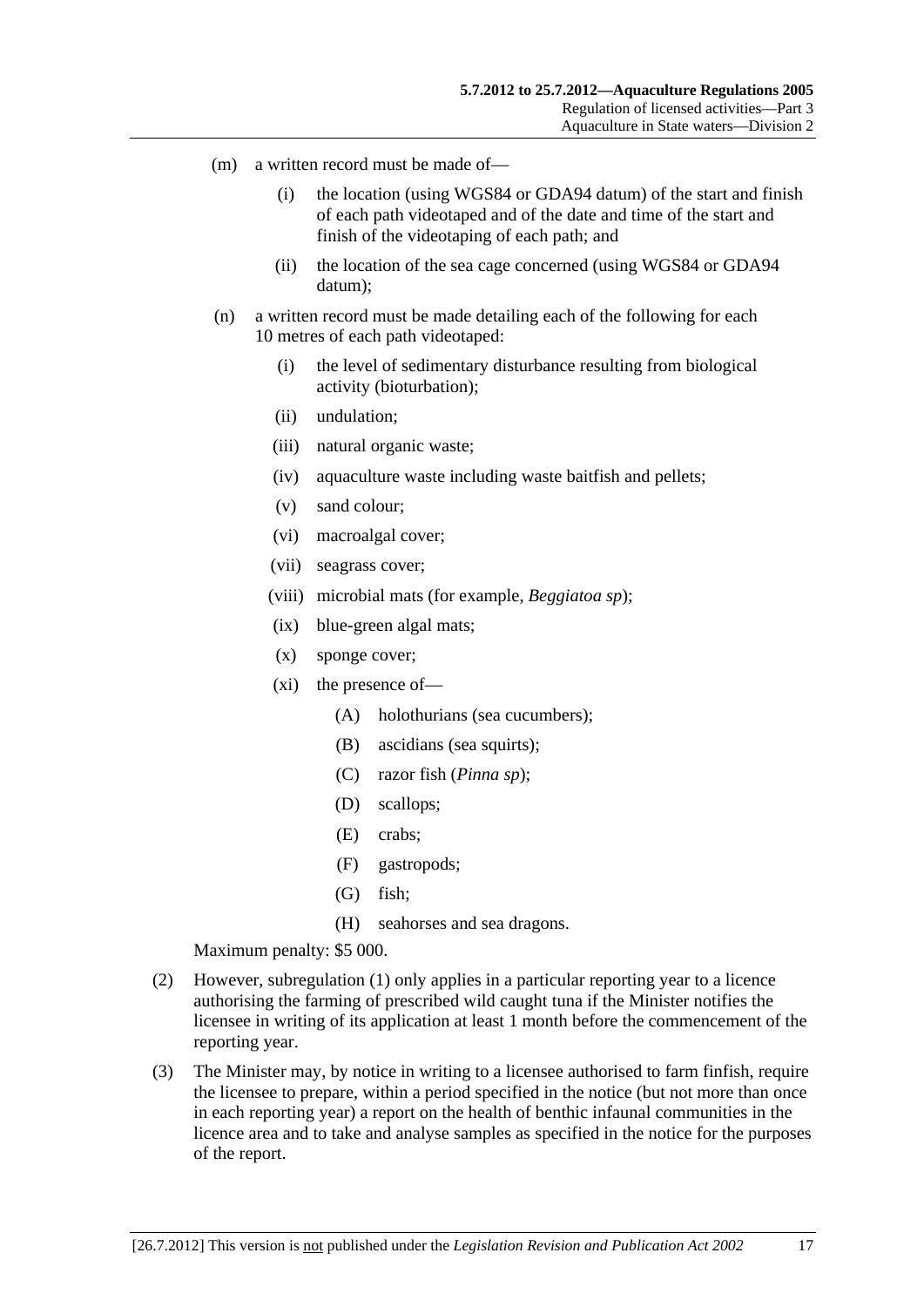- (4) A licensee must comply with a notice given under [subregulation \(3\).](#page-16-0) Maximum penalty: \$5 000.
- (5) If a licence authorises the farming of finfish, the licensee must, on or before the reporting day in each year, provide to the Minister a report for the preceding reporting year—
	- (a) containing the following:
		- (i) a map showing—
			- (A) the boundary of the licence area; and
			- (B) the location (using WGS84 or GDA94 datum) of the corners of the licence area; and
			- (C) the location (using WGS84 or GDA94 datum) of farming structures and the number, dimensions and spacing of the structures; and
			- (D) the location (using WGS84 or GDA94 datum) of fallowed areas and the period for which the areas were fallow; and
			- (E) if the licensee is required to make a benthic assessment recording—the location (using WGS84 or GDA94 datum) of each of the underwater paths videotaped for the benthic assessment recording;
		- (ii) for each month—
			- (A) an estimate of the number and biomass of finfish in the licence area; and
			- (B) the amount and type of supplemental feed used in the licence area; and
			- (C) the amount and type of chemicals (including but not limited to therapeutic or prophylactic substances, antifoulants and disinfectants) used in the licence area;
		- (iii) such of the following details as are known about interaction that has occurred between large marine vertebrates and farming structures or equipment, personnel or aquaculture stock:
			- (A) the date of the interaction;
			- (B) the species of marine vertebrate involved;
			- (C) the location of the interaction;
			- (D) a description of the nature of the interaction;
		- (iv) if the author of the report is not the licensee—the author's name and address; and
	- (b) if the licensee is required to make a benthic assessment recording accompanied by a copy of the benthic assessment recording made for the reporting year (in a format approved by the Minister) and the records made in conjunction with the recording; and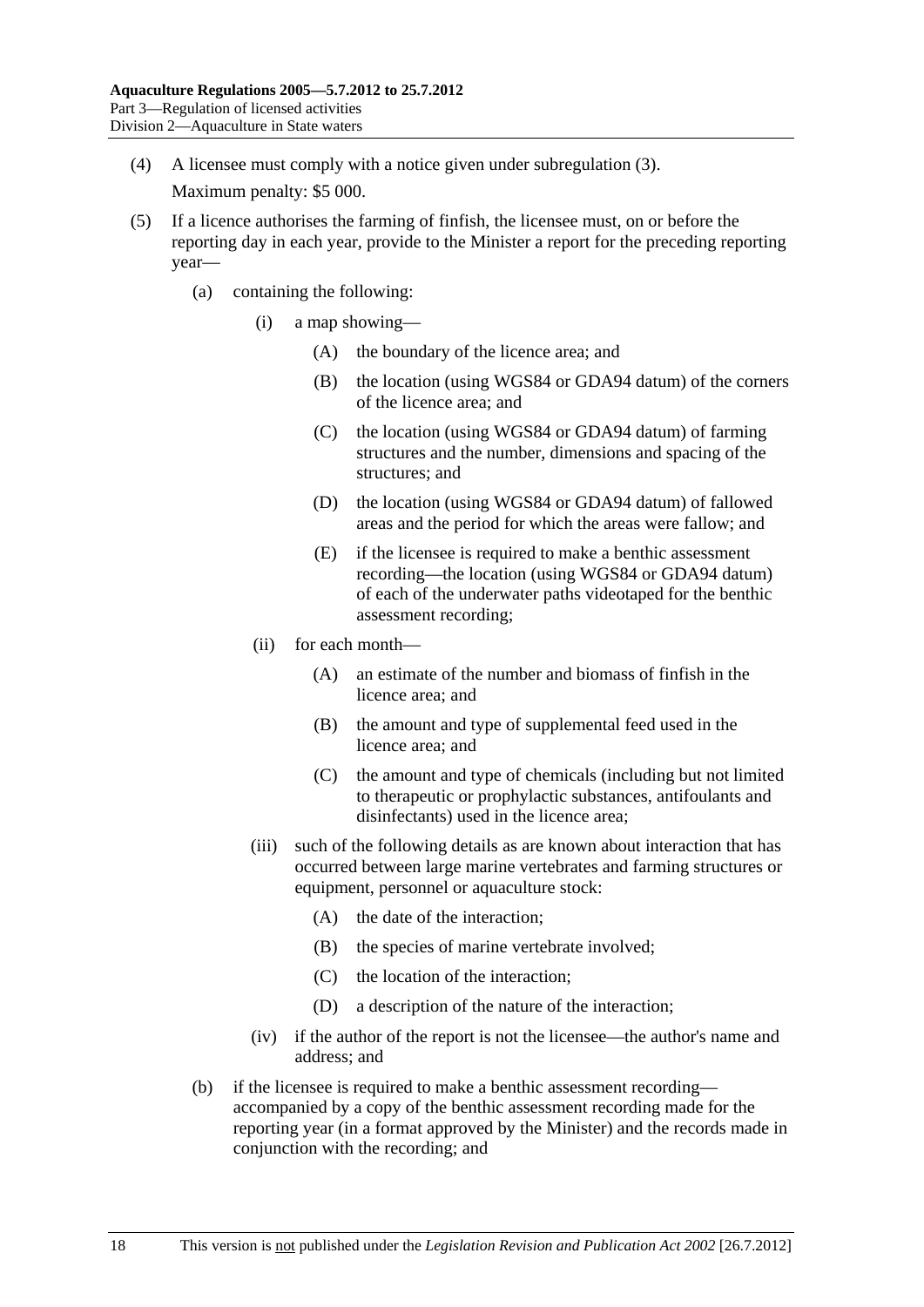<span id="page-18-0"></span> (c) if the licensee is required to prepare a report on the health of the benthic infaunal communities—accompanied by a copy of the report.

Maximum penalty: \$5 000.

Expiation fee: \$315.

## **25—Environmental monitoring and reporting—navigable vessels**

- (1) If a licence authorises the carrying on of aquaculture on a navigable vessel as it operates within an area of State waters, the licensee must carry out water testing as follows:
	- (a) water samples must be collected at least 6 times per reporting year (at intervals not closer than 2 months) at approximately the same times and dates in each year;
	- (b) samples of water to be used for aquaculture on the vessel must be collected as follows:
		- (i) the samples must be representative samples of water to be used on the vessel;
		- (ii) 2 samples must be collected;
	- (c) samples of waste water discharged from the vessel must be collected as follows:
		- (i) the samples must be representative samples of water discharged from the vessel (after the water has been treated ready for discharge);
		- (ii) the samples must be of waste water resulting from the use of the water sampled under [paragraph \(b\)](#page-18-0);
		- (iii) if there is only 1 point at which waste water is discharged from the vessel—at least 2 samples must be collected directly from the discharge point;
		- (iv) if there is more than 1 discharge point—a sample must be collected directly from at least 2 of the discharge points;
	- (d) the samples must be tested for oxidised nitrogen (as nitrogen  $NO<sub>3</sub>+NO<sub>2</sub>$ ), ammonia (total as nitrogen  $NH_4+NH_3$ ), soluble phosphorous and total suspended solids in an accredited laboratory;
	- (e) the samples must be collected in a manner and using containers that comply with the requirements of the testing laboratory.

Maximum penalty: \$5 000.

- (2) If a licence authorises the carrying on of aquaculture on a navigable vessel as it operates within an area of State waters, the licensee must, on or before the reporting day in each year, provide to the Minister a report for the preceding reporting year—
	- (a) containing the following:
		- (i) the dates on which water samples were collected;
		- (ii) for each month—
			- (A) the amount and type of supplemental feed used in aquaculture on the vessel; and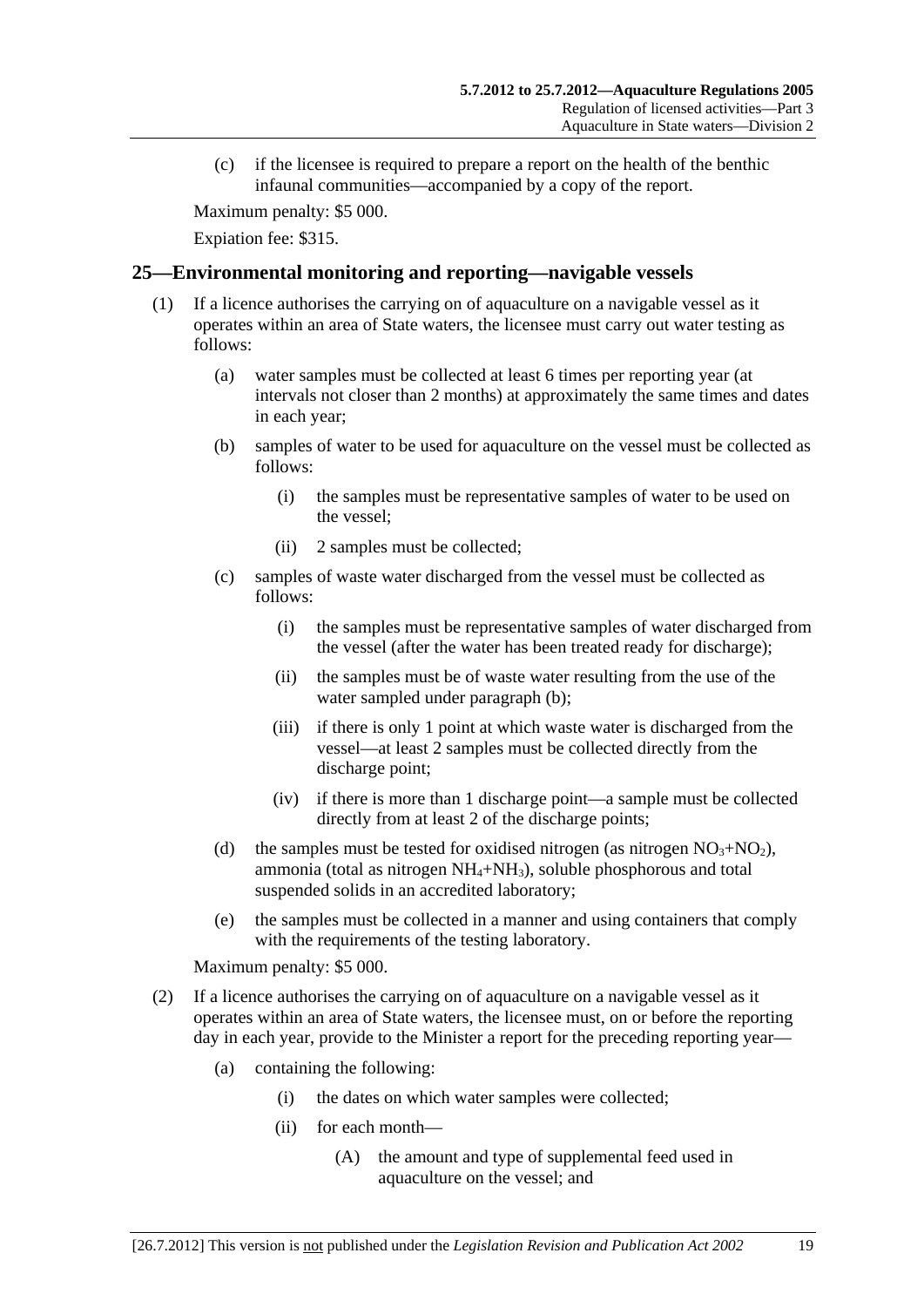- (B) the amount and type of chemicals (including but not limited to therapeutic or prophylactic substances, antifoulants and disinfectants) used in aquaculture on the vessel;
- <span id="page-19-0"></span> (iii) if the author of the report is not the licensee—the author's name and address; and
- (b) accompanied by a copy of the results of the testing of the water samples provided by the laboratory.

Expiation fee: \$315.

## **Division 3—Aquaculture not in State waters**

## **26—Application of Division**

This Division applies to aquaculture licences authorising aquaculture in an area not comprised of State waters or State waters and adjacent land within the meaning of the *[Harbors and Navigation Act 1993](http://www.legislation.sa.gov.au/index.aspx?action=legref&type=act&legtitle=Harbors%20and%20Navigation%20Act%201993)*.

### **27—Environmental monitoring and reporting—general**

- If the licence has been classified, under regulation  $32(10)$ , as a medium risk (*category B*) or high risk (*category C*) licence, the licensee must carry out water testing as follows:
	- (a) in the case of a licence that has been classified as a medium risk (*category B*) licence—water samples must be collected at least once each reporting year at approximately the same time and date from approximately the same locations;
	- (b) in the case of a licence that has been classified as a high risk (*category C*) licence—water samples must be collected at least 3 times per reporting year (at intervals not closer than 3 months) at approximately the same times and dates in each year from approximately the same locations;
	- (c) samples of water from the body of water from which water is obtained for aquaculture must be collected as follows:
		- (i) the samples must be representative samples of water used for aquaculture in the licence area;
		- (ii) if there is only 1 point at which waste water is discharged from the licence area—2 samples must be collected either from water located upstream of the aquaculture activity or from water that is at least 500 metres away from the discharge point;
		- (iii) if there is more than 1 discharge point—a sample must be collected from at least 2 different sites (separated from each other by at least 500 metres) either located upstream of the aquaculture activity or from water that is at least 500 metres away from a discharge point;
	- (d) samples of waste water discharged from the licence area must be collected as follows: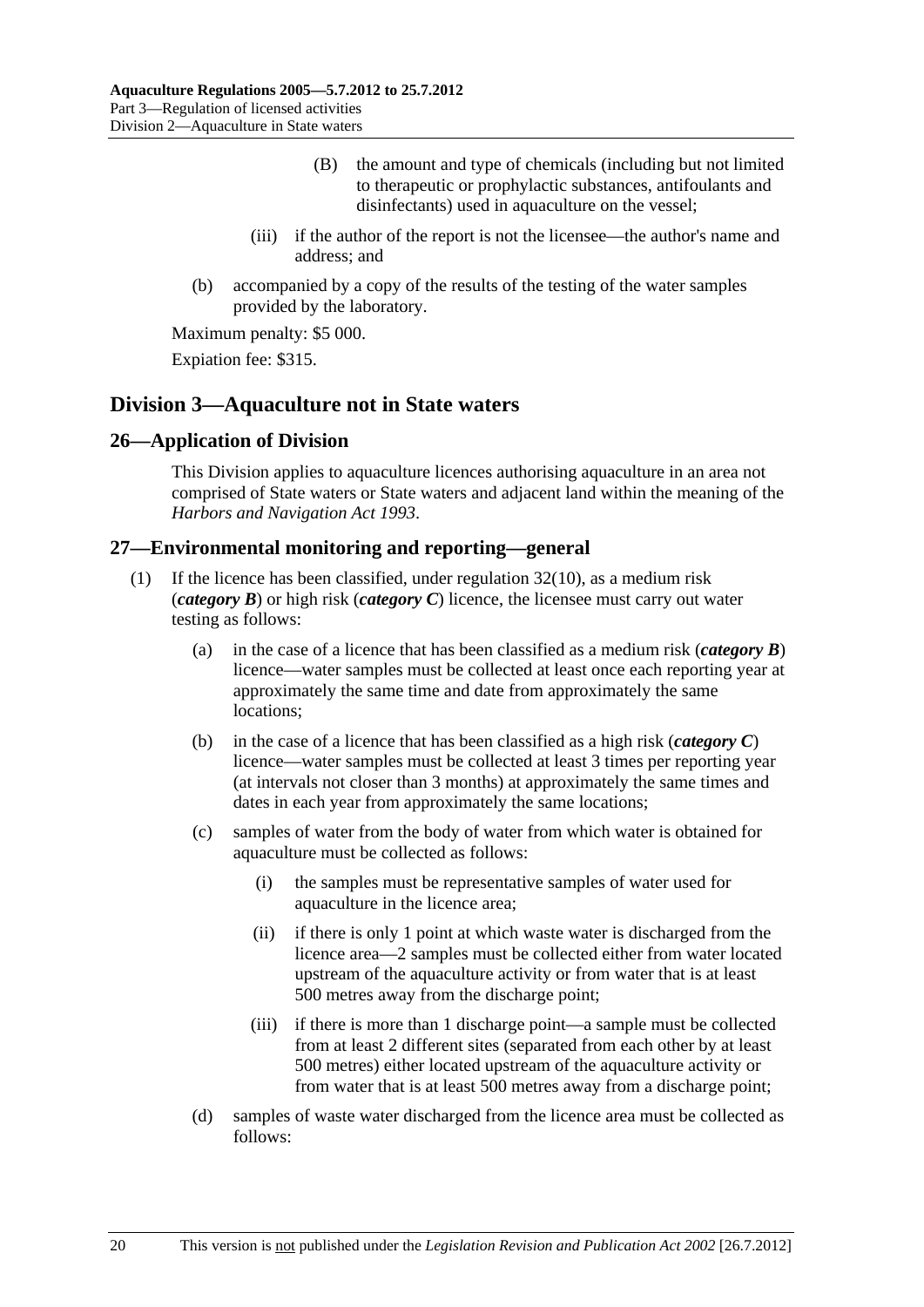- (i) the samples must be representative samples of water discharged from the licence area (if applicable, after the water has been treated ready for discharge);
- (ii) if there is only 1 point at which waste water is discharged from the licence area—at least 2 samples must be collected at a location adjacent to or directly from the discharge point;
- (iii) if there is more than 1 discharge point—a sample must be collected at a location adjacent to or directly from at least 2 of the discharge points;
- (e) the samples must be tested for oxidised nitrogen (as nitrogen  $NO<sub>3</sub>+NO<sub>2</sub>$ ), ammonia (total as nitrogen  $NH_4+NH_3$ ), soluble phosphorous and, except if there is a settlement pond for discharge waters, total suspended solids in an accredited laboratory;
- (f) the samples must be collected in a manner and using containers that comply with the requirements of the testing laboratory.

- (2) A licensee must, on or before the reporting day in each year, provide to the Minister a report for the preceding reporting year—
	- (a) containing the following:
		- (i) a map showing the location relative to land holding boundaries of the following:
			- (A) farming structures (and also showing the number and dimensions of the structures);
			- (B) intake and discharge pipes used in the course of carrying on aquaculture;
			- (C) sheds or other structures used in the course of carrying on aquaculture;
			- (D) bodies of water in the vicinity that have the potential to be affected by the aquaculture;
			- (E) if the licensee is required to carry out water testing—the places at which water samples were collected;
		- (ii) in respect of water used in the course of aquaculture—
			- (A) a description of where and how the water has been sourced; and
			- (B) a statement of whether the water was fresh, brackish or saline; and
			- (C) for each month—the volume in litres of water used;
		- (iii) in respect of water discharged from farming structures—
			- (A) a description of where and how the water has been discharged (including details of bodies of water to which it has been discharged); and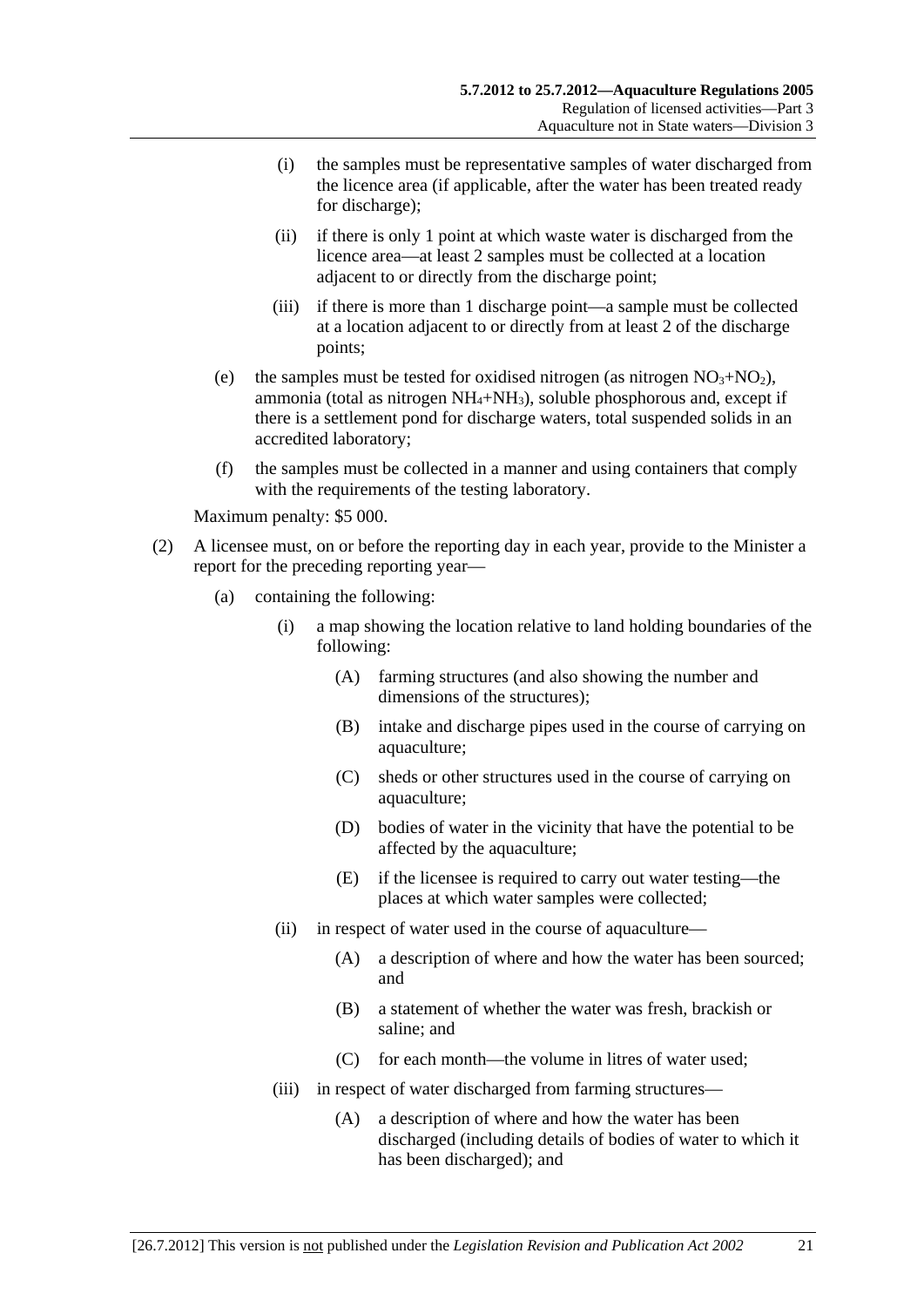- <span id="page-21-0"></span> (B) a statement of whether the water has been treated before discharge and, if it has, a statement of how the water has been treated; and
- (C) for each month—the volume in litres of water discharged;
- (iv) if the licensee is required to carry out water testing—the dates on which water samples were collected;
- (v) for each month—
	- (A) the amount and type of supplemental feed used in connection with each farming structure in the licence area; and
	- (B) the amount and type of chemicals (including but not limited to therapeutic or prophylactic substances, antifoulants and disinfectants) used in the licence area;
- (vi) if the author of the report is not the licensee—the author's name and address; and
- (b) if the licensee is required to carry out water testing—accompanied by a copy of the results of the testing of the water samples provided by the laboratory.

Expiation fee: \$315.

## **28—Environmental monitoring and reporting—live organisms reared during transport**

- (1) If a licence authorises the use of a farming structure designed to be transported by road or rail, the licensee must carry out water testing as follows:
	- (a) water samples must be collected at least 3 times per reporting year (at intervals not closer than 3 months) at approximately the same times and dates in each year;
	- (b) samples of waste water discharged from the structure must be collected as follows:
		- (i) the samples must be representative samples of water discharged from the structure;
		- (ii) if there is only 1 point at which waste water is discharged from the structure—at least 2 samples must be collected directly from the discharge point;
		- (iii) if there is more than 1 discharge point—a sample must be collected directly from at least 2 of the discharge points;
	- (c) the samples must be tested for oxidised nitrogen (as nitrogen  $NO<sub>3</sub>+NO<sub>2</sub>$ ), ammonia (total as nitrogen  $NH_4+NH_3$ ), soluble phosphorous and total suspended solids in an accredited laboratory;
	- (d) the samples must be collected in a manner and using containers that comply with the requirements of the testing laboratory.

Maximum penalty: \$5 000.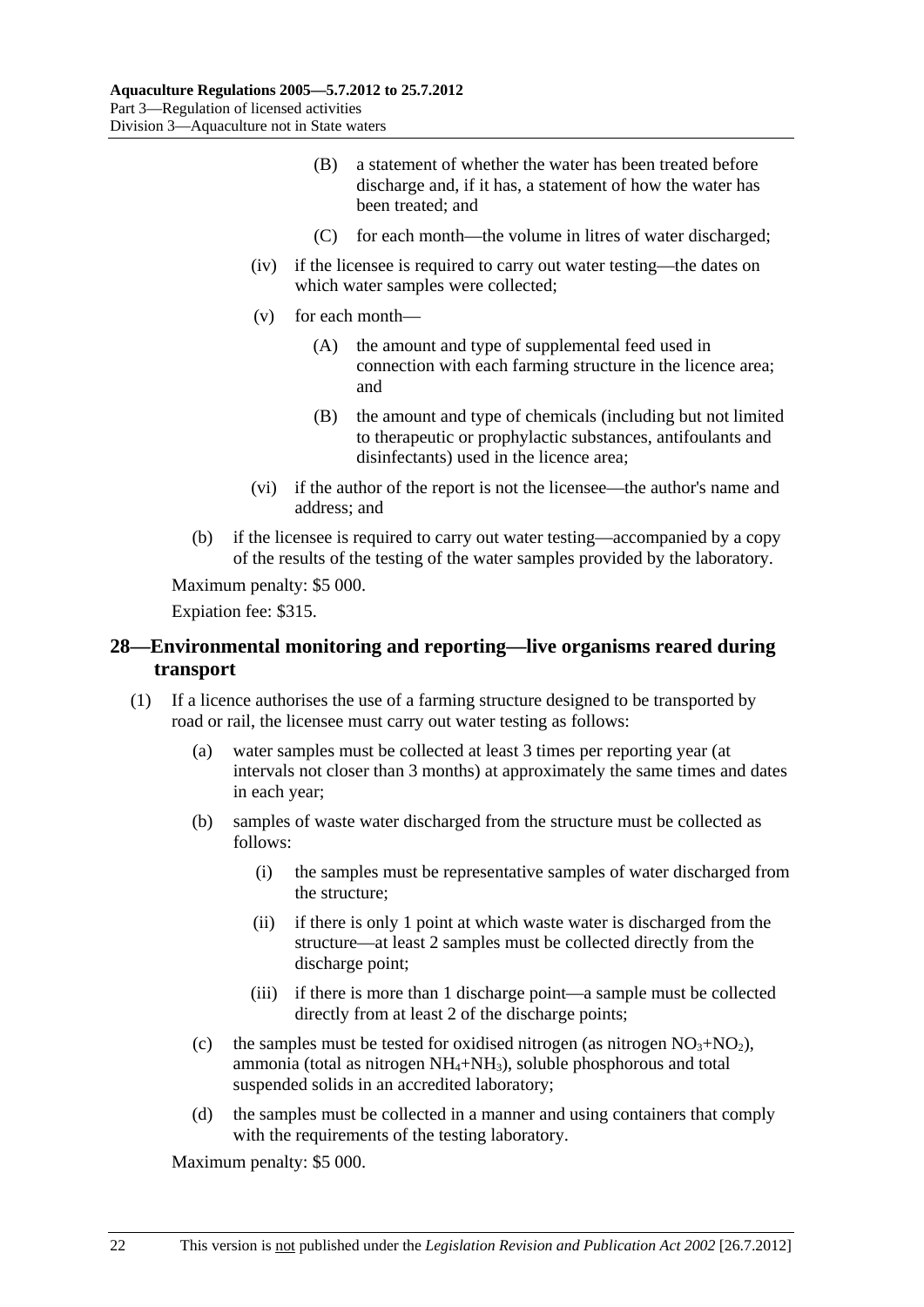- <span id="page-22-0"></span> (2) If a licence authorises the use of a farming structure designed to be transported by road or rail, the licensee must, on or before the reporting day in each year, provide to the Minister a report for the preceding reporting year—
	- (a) containing the following:
		- (i) the dates on which water samples were collected;
		- (ii) for each month—
			- (A) the amount and type of supplemental feed used in the structure; and
			- (B) the amount and type of chemicals (including but not limited to therapeutic or prophylactic substances, antifoulants and disinfectants) used in the structure;
		- (iii) if the author of the report is not the licensee—the author's name and address; and
	- (b) accompanied by a copy of the results of the testing of the water samples provided by the laboratory.

Expiation fee: \$315.

# **Part 4—Miscellaneous**

## **28A—Division of lease area**

- (1) The Minister may, on application by the holder of a development lease or production lease for division of the lease area into separate lease areas—
	- (a) substitute the original lease with leases of the same kind over the separate lease areas; and
	- (b) substitute the corresponding licences relating to the original lease with corresponding licences relating to the substituted leases.
- (2) The following rules apply to the substitution of leases and corresponding licences under this regulation:
	- (a) there must be no change in the persons holding a lease or corresponding licence;
	- (b) the substituted leases must be for the balance of the term of the original lease;
	- (c) the lease areas of the substituted leases must together make up the lease area of the original lease;
	- (d) the area in which a licensee is authorised to carry on aquaculture must not be altered;
	- (e) the conditions of a substituted lease or corresponding licence must be the same as the conditions of the original lease or corresponding licence, except for conditions designating a lease area or licence area, conditions relating to marking out the boundaries of a lease area or licence area or conditions relating a licence to a lease.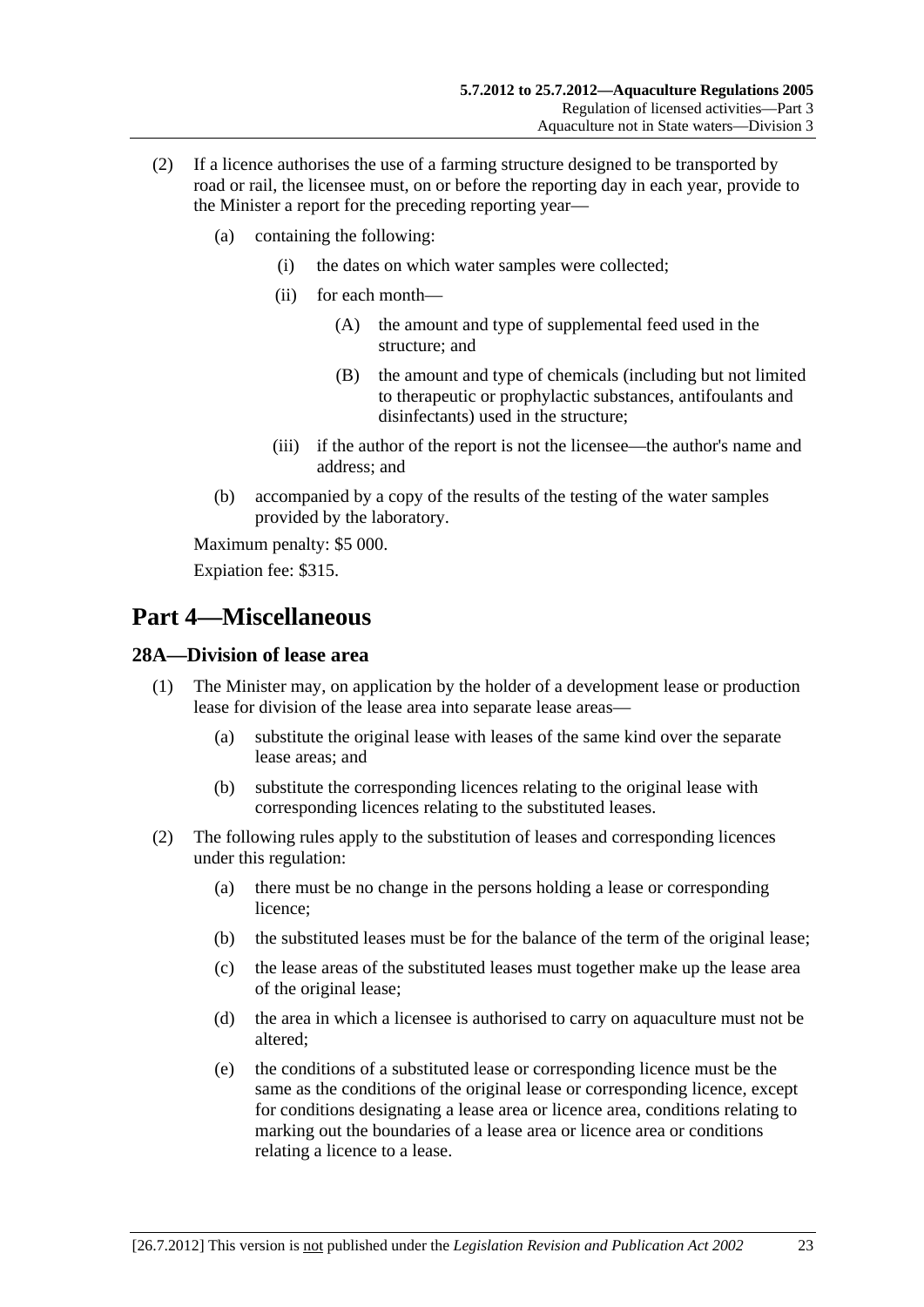- <span id="page-23-0"></span> (3) An application for division of a lease area into separate lease areas—
	- (a) must be made to the Minister in the manner and form required by the Minister; and
	- (b) must be accompanied by a plan delineating—
		- (i) the lease area of the original lease; and
		- (ii) the licence areas of the corresponding licences relating to the original lease; and
		- (iii) the separate lease areas into which the original lease area is to be divided; and
		- (iv) the licence areas of the corresponding licences that are to relate to the substituted leases over the separate lease areas; and
	- (c) must be accompanied by the fee set out in [Schedule 1.](#page-27-0)
- (4) The applicant must provide the Minister with any information required by the Minister in connection with the determination of the application, verified, if the Minister so requires, by statutory declaration.
- (5) While a licensee continues to hold a number of corresponding licences over adjoining licence areas as a result of the substitution of the licences under this regulation, the licences will, for the purposes of these regulations, be treated as a single licence held by the licensee over the aggregate of the adjoining licence areas.

#### **28B—Division of licence area**

- (1) The Minister may, on application by the holder of an aquaculture licence for division of the licence area into separate licence areas, substitute the original licence with licences over the separate licence areas.
- (2) The following rules apply to the substitution of licences under this regulation:
	- (a) there must be no change in the persons holding a licence;
	- (b) the substituted licences must be for the balance of the term of the original licence;
	- (c) the licence areas of the substituted licences must together make up the licence area of the original licence;
	- (d) the conditions of a substituted licence must be the same as the conditions of the original licence, except for conditions designating a licence area or conditions relating to marking out the boundaries of a licence area.
- (3) An application for division of a licence area into separate licence areas—
	- (a) must be made to the Minister in the manner and form required by the Minister; and
	- (b) must be accompanied by a plan delineating—
		- (i) the licence area of the original licence; and
		- (ii) the separate licence areas into which the original licence area is to be divided; and
	- (c) must be accompanied by the fee set out in [Schedule 1.](#page-27-0)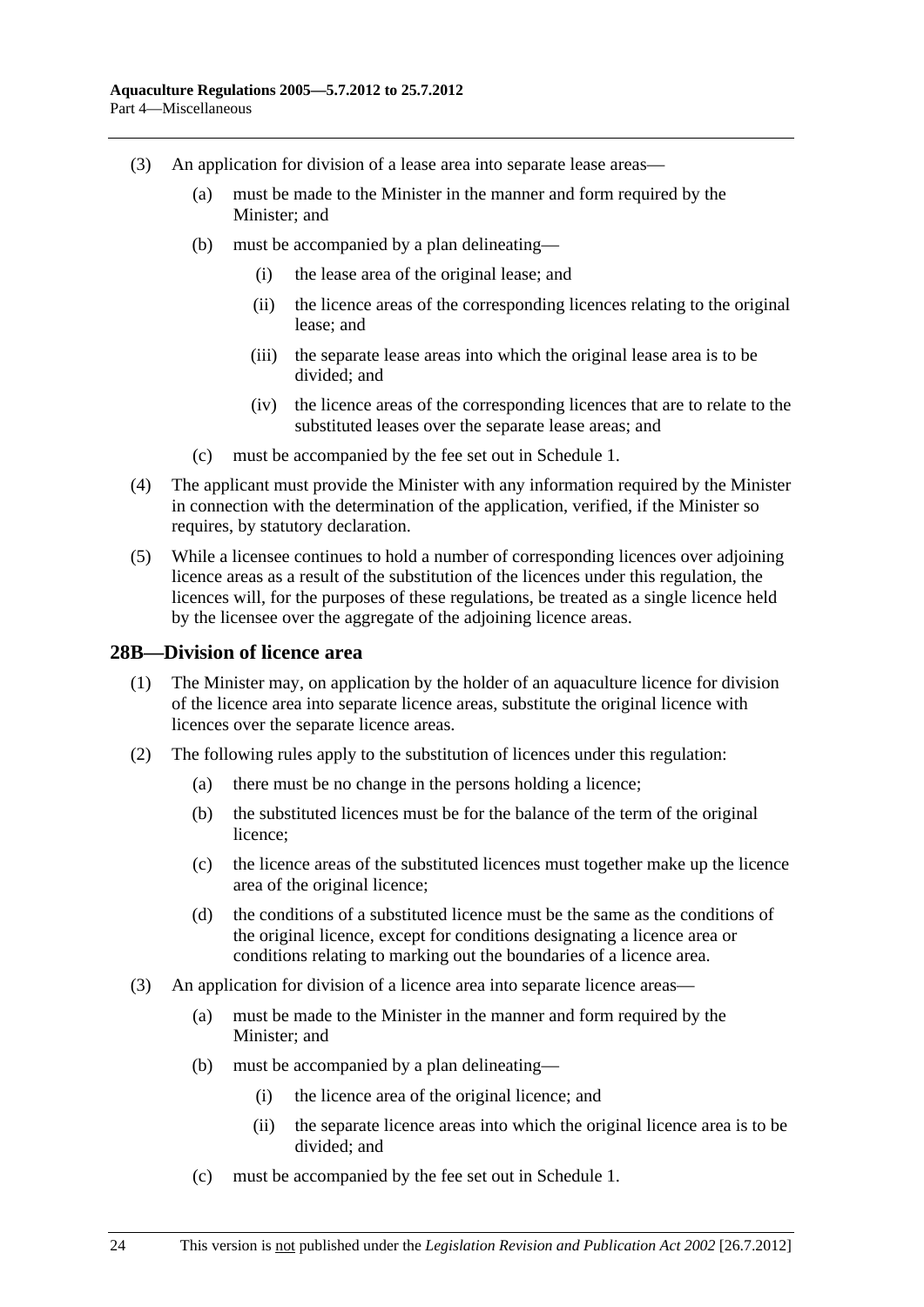<span id="page-24-0"></span> (4) The applicant must provide the Minister with any information required by the Minister in connection with the determination of the application, verified, if the Minister so requires, by statutory declaration.

## **29—Defects in applications**

- (1) The Minister may request an applicant to remedy a defect or deficiency in an application or accompanying document or information required by or under the Act or these regulations.
- (2) If an applicant in relation to whom a request has been made under [subregulation \(1\)](#page-24-0)  fails to comply with the request within 3 months, the Minister may refuse the application.

## **30—Powers of fisheries officer**

- (1) A fisheries officer may—
	- (a) require a person who is required to keep records under these regulations or in accordance with licence conditions to produce the records for inspection; and
	- (b) make copies of or take extracts from those records; and
	- (c) take photographs, films or audio, video or other recordings for the purposes of the administration or enforcement of the Act or these regulations.
- (2) Part 3 Division 3 of the *[Fisheries Act 1982](http://www.legislation.sa.gov.au/index.aspx?action=legref&type=act&legtitle=Fisheries%20Act%201982)* is to be read as if—
	- (a) the additional powers conferred on fisheries officers by this regulation were conferred by section 28 of that Act; and
	- (b) section 28(2b)(a) read as follows:
		- (a) the premises are used by a licensee for activities authorised by the licence; or

#### **31—Exemptions**

- (1) Subsections (2) to (6) (inclusive) of section 12 of the Act do not apply to an aquaculture policy providing for amendment of the *[Aquaculture \(Standard Lease](http://www.legislation.sa.gov.au/index.aspx?action=legref&type=subordleg&legtitle=Aquaculture%20(Standard%20Lease%20Conditions)%20Policy%202005)  [Conditions\) Policy 2005](http://www.legislation.sa.gov.au/index.aspx?action=legref&type=subordleg&legtitle=Aquaculture%20(Standard%20Lease%20Conditions)%20Policy%202005)* in the form set out in [Schedule 2.](#page-0-0)
- (2) Section 17 of the Act does not apply to aquaculture carried on through the South Australian Research and Development Institute.
- (3) Section 19 of the Act does not apply to an aquaculture licence authorising the carrying on of aquaculture on a navigable vessel as it operates within an area of State waters.
- (4) The following exemptions apply in relation to an application by a transitional lessee for the grant of a development lease over the transitional lease area, and an application by a transitional licensee for the grant of a corresponding licence relating to such a development lease:
	- (a) section 32 of the Act does not apply—the development lease may be granted to the transitional lessee in respect of an area whether or not it comprises or includes State waters within an aquaculture zone;
	- (b) section 33 of the Act does not apply—the development lease may be granted to the transitional lessee without an allocation process being undertaken;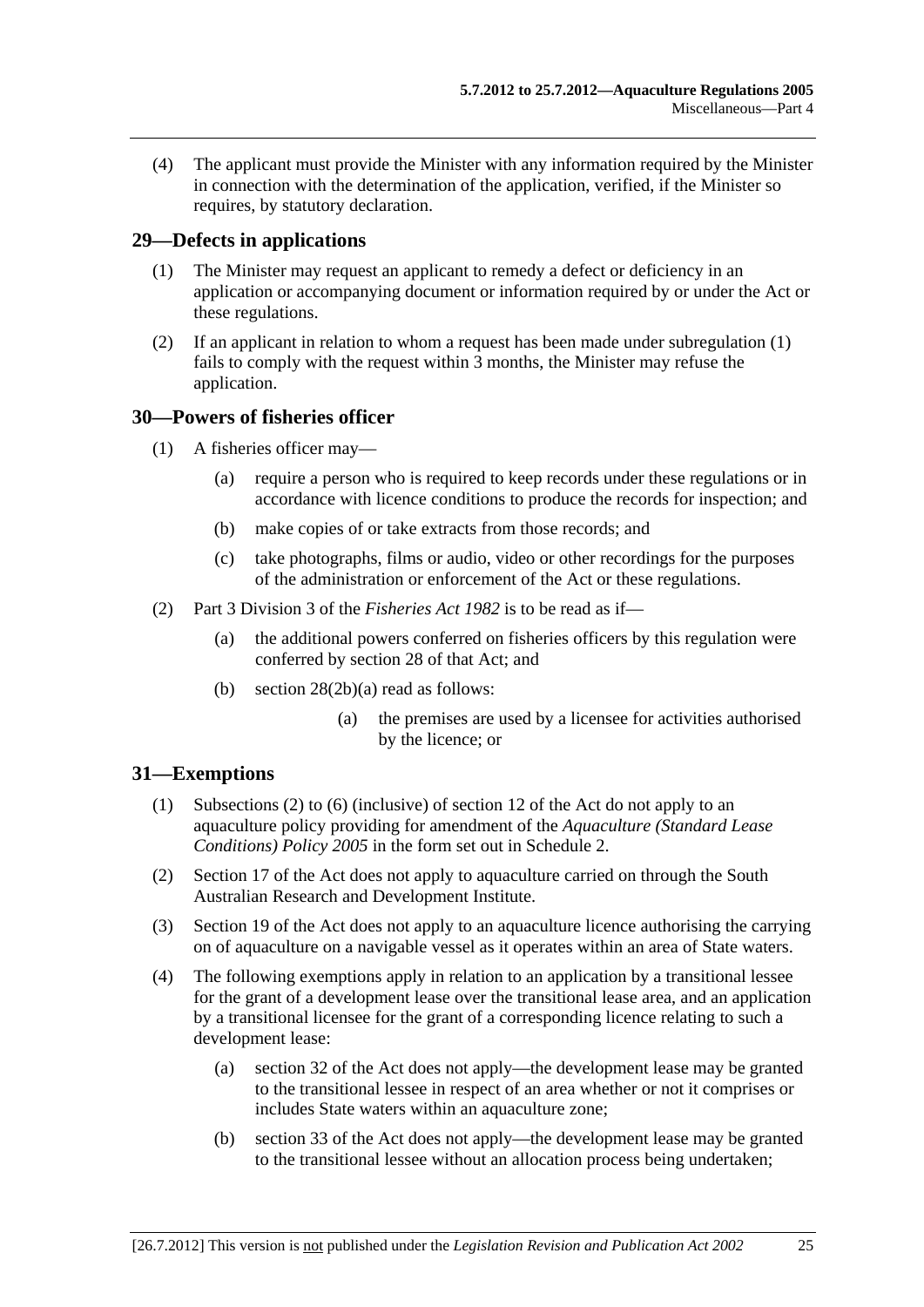- <span id="page-25-0"></span>(c) section  $50(1)(b)$  of the Act does not apply—the Minister may decide that a corresponding licence will be granted containing specified conditions in connection with the application by the transitional lessee for the development lease without causing public notice of the application to be published.
- (5) For the purposes of this regulation—
	- (a) a *transitional lease* is a production lease purportedly granted under clause 3 of the Schedule of the Act to a person who was, immediately before the commencement of that clause, an applicant for a licence authorising aquaculture operations; and
	- (b) a *transitional lessee* is a person who, immediately before the commencement of this subregulation, held a transitional lease or a lease derived from a transitional lease (whether or not through a purported transfer of the lease and whether or not there has been any purported alteration of the boundaries of the lease area); and
	- (c) a lease will be taken to be *derived* from a transitional lease if the lease is one of a number of leases purportedly substituted for the transitional lease; and
	- (d) a *transitional licensee* is a person who, immediately before the commencement of this subregulation, held a corresponding licence purportedly granted in relation to a transitional lease or a lease derived from a transitional lease.

## **32—Fees**

- (1) The fees set out in [Schedule 1](#page-27-0) are prescribed for the purposes of the Act and these regulations.
- (2) Subject to [subregulation \(3\),](#page-0-0) a licensee authorised under an aquaculture licence to carry on aquaculture in a lease area must, before the payment date fixed by the Minister for the financial year by written notice given to the licensee, pay to the Minister, in respect of each financial year, a fee of the amount set out in [Schedule 1](#page-27-0) Part 2.
- (3) If more than 1 amount set out in [Schedule 1](#page-27-0) Part 2 is applicable to a licence, the higher or highest of those amounts will be taken to be the amount of the fee payable under subregulation  $(2)$ .
- (4) A licensee authorised under an aquaculture licence to carry on aquaculture in an area other than a lease area must, before the payment date fixed by the Minister for the financial year by written notice given to the licensee, pay to the Minister, in respect of each financial year, a fee of the amount set out in [Schedule 1](#page-27-0) Part 3.
- (5) A person who applies for an aquaculture licence must, before the licence is granted, pay to the Minister a fee of an amount calculated by multiplying—
	- (a) the periodic fee that would have been payable by the person had the person held the licence at the last date for payment of periodic fees; and
	- (b) the proportion that the number of whole months between the grant of the licence and the next 30 June bears to 12 months.
- (6) The Minister may enter into an arrangement with a person for payment of a periodic fee by instalments.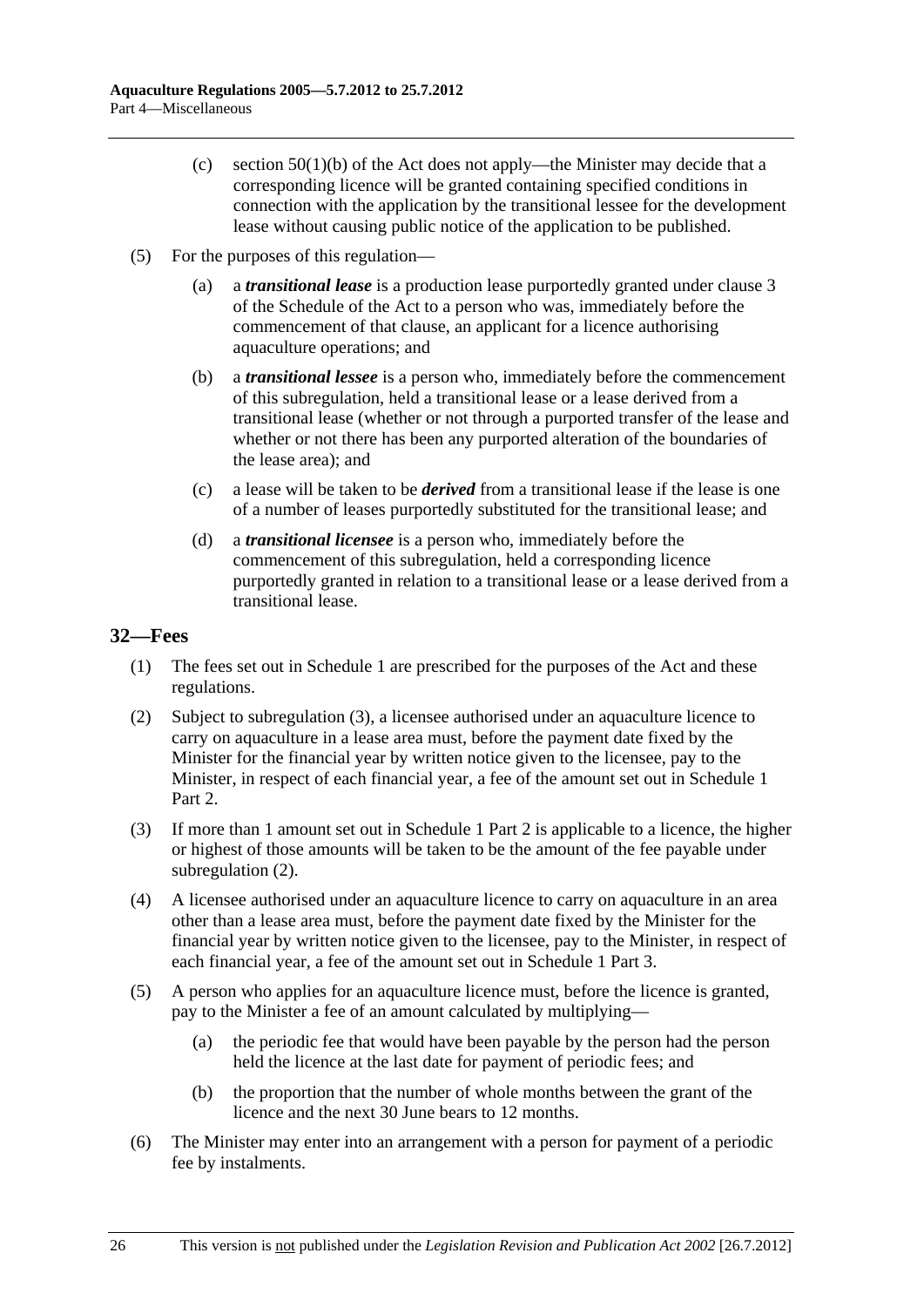- <span id="page-26-0"></span> (7) The Minister may waive or refund a fee (or part of a fee) payable under the Act or these regulations if satisfied that it is appropriate to do so in a particular case.
- (8) A fee payable to the Minister under the Act or these regulations may be recovered by the Minister by action in a court of competent jurisdiction as a debt due to the Minister.
- (9) The amount of an application fee in [Schedule 1](#page-27-0) comprising an advertising component must be refunded to the extent that it is not used for advertising in respect of the application.
- (10) For the purposes of [Schedule 1—](#page-27-0)
	- (a) the Minister must classify each licence other than a corresponding licence as a low risk (*category A*), medium risk (*category B*) or high risk (*category C*) licence having regard to factors affecting the ecological sustainability of aquaculture authorised by the licence, including—
		- (i) any discharge of water from the licence area and the treatment of that water prior to discharge; and
		- (ii) whether or not the species to be farmed are native to the locality of the licence area; and
		- (iii) the susceptibility of the species to be farmed to notifiable disease within the meaning of the *[Livestock Act 1997](http://www.legislation.sa.gov.au/index.aspx?action=legref&type=act&legtitle=Livestock%20Act%201997)*; and
	- (b) the Minister may vary the classification of a licence by written notice to the licensee; and
	- (c) the Minister must classify each variation of licence conditions as a simple, standard or complex variation having regard to the extent to which the variation involves factors affecting the ecological sustainability of aquaculture authorised by the licence, including—
		- (i) whether the variation involves any of the following:
			- (A) a change in the species to be farmed;
			- (B) an increase in the scale or intensity of farming;
			- (C) a change in the type of farming structures or method used;
			- (D) a change that will require reclassification of the licence as a low risk (*category A*), medium risk (*category B*) or high risk (*category C*) licence; and
		- (ii) in the case of a corresponding licence, a consideration of the following:
			- (A) whether the licence area is in an aquaculture zone (where risks affecting ecological sustainability have been more generally assessed);
			- (B) whether the licence area has previously been farmed;
			- (C) whether the licence area is being varied.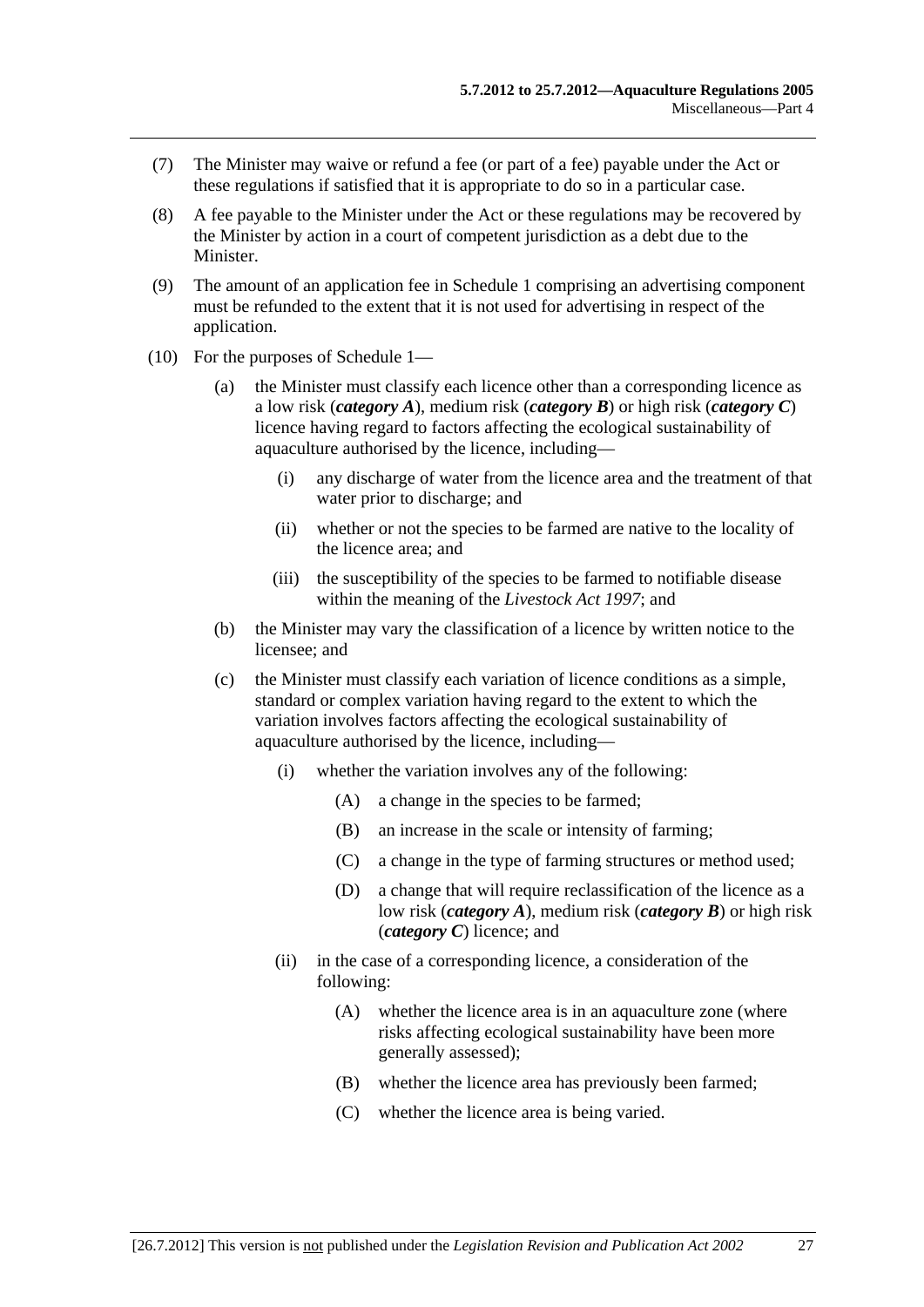# <span id="page-27-0"></span>**Schedule 1—Fees**

#### **Part 1—Application fees**

| 1 | On application for consent to transfer a development lease (section 36)— |                                                                                   |          |  |
|---|--------------------------------------------------------------------------|-----------------------------------------------------------------------------------|----------|--|
|   | (a)                                                                      | if a corresponding licence authorises the farming of oysters                      | \$1588   |  |
|   | (b)                                                                      | in any other case                                                                 | \$601    |  |
| 2 |                                                                          | On application for an aquaculture licence (section 49)—                           |          |  |
|   | (a)                                                                      | in the case of a corresponding licence within an aquaculture zone—                |          |  |
|   |                                                                          | administrative component<br>(i)                                                   | \$2 306  |  |
|   |                                                                          | advertising component<br>(ii)                                                     | \$1 382  |  |
|   | (b)                                                                      | in the case of a corresponding licence outside of an aquaculture zone—            |          |  |
|   |                                                                          | (i)<br>administrative component                                                   | \$3 9 30 |  |
|   |                                                                          | advertising component<br>(ii)                                                     | \$1 382  |  |
|   | (c)                                                                      | in the case of a licence other than a corresponding licence-                      |          |  |
|   |                                                                          | for a low risk ( <i>category A</i> ) licence—<br>(i)                              |          |  |
|   |                                                                          | (A)<br>administrative component                                                   | \$1 544  |  |
|   |                                                                          | advertising component<br>(B)                                                      | \$1 382  |  |
|   |                                                                          | (ii)<br>for a medium risk ( <i>category</i> $\bm{B}$ ) licence—                   |          |  |
|   |                                                                          | (A)<br>administrative component                                                   | \$1847   |  |
|   |                                                                          | (B)<br>advertising component                                                      | \$1 382  |  |
|   |                                                                          | for a high risk ( <i>category</i> $C$ ) licence—<br>(iii)                         |          |  |
|   |                                                                          | (A)<br>administrative component                                                   | \$2911   |  |
|   |                                                                          | advertising component<br>(B)                                                      | \$1 382  |  |
| 3 |                                                                          | On application to vary the conditions of an aquaculture licence (section 52)—     |          |  |
|   | (a)                                                                      | in the case of a corresponding licence that authorises the farming of<br>oysters- |          |  |
|   |                                                                          | for a simple variation<br>(i)                                                     | \$1 373  |  |
|   |                                                                          | for a standard variation<br>(ii)                                                  | \$1818   |  |
|   |                                                                          | (iii)<br>for a complex variation                                                  | \$3 441  |  |
|   | (b)                                                                      | in the case of any other corresponding licence—                                   |          |  |
|   |                                                                          | for a simple variation<br>(i)                                                     | \$973    |  |
|   |                                                                          | for a standard variation<br>(ii)                                                  | \$1 287  |  |
|   |                                                                          | (iii)<br>for a complex variation                                                  | \$2 437  |  |
|   | (c)                                                                      | in the case of a licence other than a corresponding licence—                      |          |  |
|   |                                                                          | for a simple variation<br>(i)                                                     | \$692    |  |
|   |                                                                          | for a standard variation<br>(ii)                                                  | \$812    |  |
|   |                                                                          | for a complex variation<br>(iii)                                                  | \$2 077  |  |
| 4 |                                                                          | On application for renewal of an aquaculture licence (section 53)                 | \$480    |  |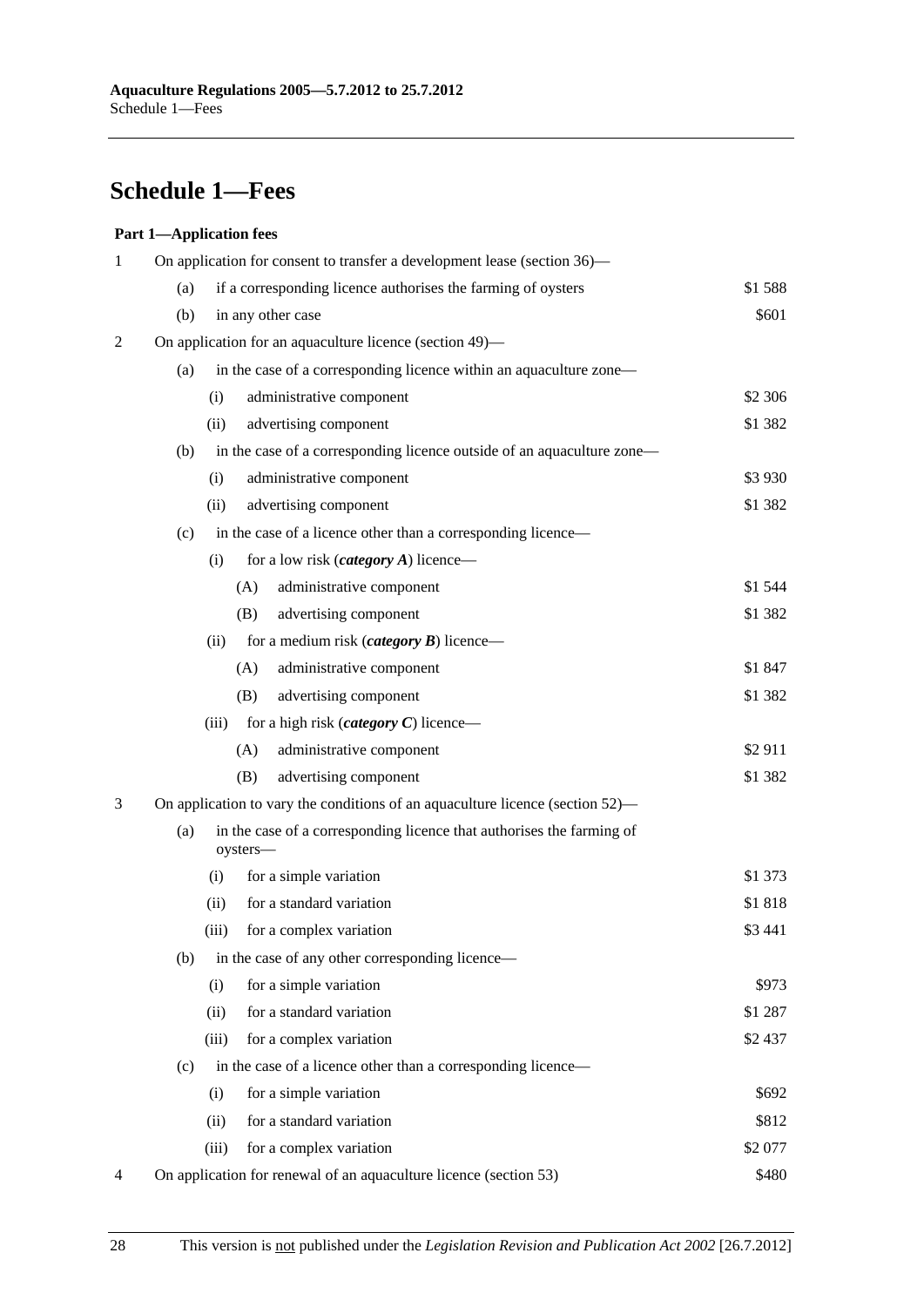| 5  | On application for consent to transfer an aquaculture licence (section 55)—                                             |                                                                                                                   |                                                                                                                                               |          |
|----|-------------------------------------------------------------------------------------------------------------------------|-------------------------------------------------------------------------------------------------------------------|-----------------------------------------------------------------------------------------------------------------------------------------------|----------|
|    | (a)                                                                                                                     | oysters                                                                                                           | in the case of a corresponding licence that authorises the farming of                                                                         | \$1853   |
|    | (b)                                                                                                                     |                                                                                                                   | in the case of any other corresponding licence                                                                                                | \$555    |
|    | (c)                                                                                                                     |                                                                                                                   | in the case of a licence other than a corresponding licence                                                                                   | \$458    |
| 6  |                                                                                                                         | On application for consent to surrender an aquaculture licence other than a<br>corresponding licence (section 56) |                                                                                                                                               |          |
| 7  | On application for the division of a lease area into separate lease areas<br>(regulation 28A)—                          |                                                                                                                   |                                                                                                                                               |          |
|    | (a)                                                                                                                     |                                                                                                                   | if a corresponding licence authorises the farming of oysters                                                                                  | \$2911   |
|    | (b)                                                                                                                     |                                                                                                                   | in any other case                                                                                                                             | \$1 150  |
| 8  | On application for the division of a licence area into separate licence areas<br>(regulation 28B)-                      |                                                                                                                   |                                                                                                                                               |          |
|    | (a)                                                                                                                     |                                                                                                                   | in the case of a licence that authorises the farming of oysters                                                                               | \$1 588  |
|    | (b)                                                                                                                     |                                                                                                                   | in any other case                                                                                                                             | \$875    |
| 9  | On application for renewal of an aquaculture lease (Aquaculture (Standard Lease<br>Conditions) Policy 2005)-            |                                                                                                                   |                                                                                                                                               |          |
|    | (a)                                                                                                                     |                                                                                                                   | if a corresponding licence authorises the farming of oysters                                                                                  | \$763    |
|    | (b)                                                                                                                     |                                                                                                                   | in any other case                                                                                                                             | \$504    |
| 10 | On application to vary an aquaculture lease or its conditions (Aquaculture<br>(Standard Lease Conditions) Policy 2005)- |                                                                                                                   |                                                                                                                                               |          |
|    | (a)                                                                                                                     |                                                                                                                   | for a variation consisting of or involving-                                                                                                   |          |
|    |                                                                                                                         | (i)                                                                                                               | the substitution of the lease area (within or outside of an<br>aquaculture zone) where at least 80% of the lease area will remain<br>the same | \$1 218  |
|    |                                                                                                                         | (ii)                                                                                                              | the substitution of the lease area within an aquaculture zone (other<br>than a variation of a kind referred to in subparagraph (i))           | \$2 0 54 |
|    |                                                                                                                         | (iii)                                                                                                             | the substitution of the lease area outside of an aquaculture zone<br>(other than a variation of a kind referred to in subparagraph (i))       | \$2 906  |
|    | (b)                                                                                                                     |                                                                                                                   | for a variation of any other kind                                                                                                             | \$744    |
|    | subsequent financial year                                                                                               |                                                                                                                   | Part 2—Periodic fees for corresponding licences for the financial year 2012/13 and for each                                                   |          |
| 11 |                                                                                                                         |                                                                                                                   | For an aquaculture licence to farm prescribed wild caught tuna                                                                                | \$5 389  |
| 12 |                                                                                                                         |                                                                                                                   | For an aquaculture licence to farm finfish other than prescribed wild caught tuna                                                             | \$3 000  |
| 13 |                                                                                                                         |                                                                                                                   | For an aquaculture licence to farm abalone in a subtidal area                                                                                 | \$3 870  |
| 14 | For an aquaculture licence to farm mussels in a subtidal area                                                           |                                                                                                                   |                                                                                                                                               | \$2 041  |
| 15 | For an aquaculture licence to farm molluscs (other than abalone and mussels) in a<br>subtidal area                      |                                                                                                                   |                                                                                                                                               | \$1914   |
| 16 | For an aquaculture licence to farm molluscs (including abalone, but not including<br>oysters) in an intertidal area     |                                                                                                                   |                                                                                                                                               | \$1881   |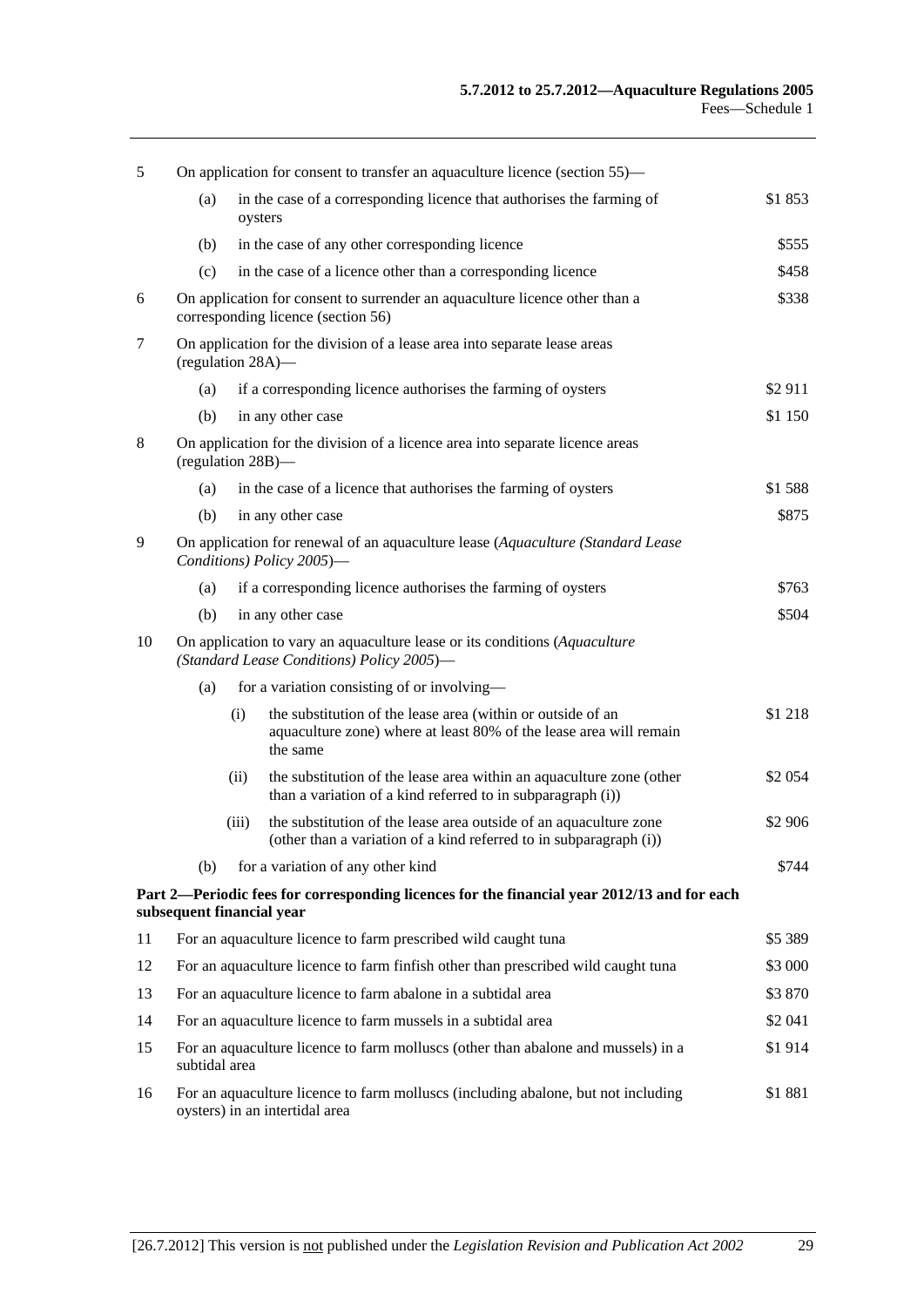<span id="page-29-0"></span>

| 17 |                                                                            | For an aquaculture licence to farm oysters in an intertidal area                                                                                                                                                           | \$381 plus \$204<br>for each hectare<br>(rounded to<br>2 decimal places)<br>in the licence<br>area |
|----|----------------------------------------------------------------------------|----------------------------------------------------------------------------------------------------------------------------------------------------------------------------------------------------------------------------|----------------------------------------------------------------------------------------------------|
| 18 |                                                                            | For an aquaculture licence to farm algae                                                                                                                                                                                   | \$1746                                                                                             |
| 19 | For an aquaculture licence authorising the storage of sea cages<br>\$1 746 |                                                                                                                                                                                                                            |                                                                                                    |
|    |                                                                            | Part 3—Periodic fees for licences other than corresponding licences for the financial year 2012/13<br>and for each subsequent financial year                                                                               |                                                                                                    |
| 20 | \$323<br>For a low risk <i>(category A)</i> licence                        |                                                                                                                                                                                                                            |                                                                                                    |
| 21 | For a medium risk ( <i>category B</i> ) licence—                           |                                                                                                                                                                                                                            |                                                                                                    |
|    | (a)                                                                        | in the case of a licence authorising the carrying on of aquaculture on a<br>navigable vessel as it operates within an area of State waters or the use<br>of a farming structure designed to be transported by road or rail | \$356                                                                                              |
|    | (b)                                                                        | in any other case                                                                                                                                                                                                          | \$341                                                                                              |
| 22 | For a high risk ( <i>category C</i> ) licence—                             |                                                                                                                                                                                                                            |                                                                                                    |
|    | (a)                                                                        | in the case of a licence authorising the carrying on of aquaculture on a<br>navigable vessel as it operates within an area of State waters or the use<br>of a farming structure designed to be transported by road or rail | \$4715                                                                                             |
|    | (b)                                                                        | in any other case                                                                                                                                                                                                          | \$356                                                                                              |

# **Schedule 2—***Aquaculture (Standard Lease Conditions) Amendment Policy 2008*

## **Part 1—Preliminary**

## **1—Short title**

This policy may be cited as the *[Aquaculture \(Standard Lease Conditions\) Amendment](http://www.legislation.sa.gov.au/index.aspx?action=legref&type=subordleg&legtitle=Aquaculture%20(Standard%20Lease%20Conditions)%20Amendment%20Policy%202008)  [Policy 2008](http://www.legislation.sa.gov.au/index.aspx?action=legref&type=subordleg&legtitle=Aquaculture%20(Standard%20Lease%20Conditions)%20Amendment%20Policy%202008)*.

## **2—Amendment provisions**

In this policy, a provision under a heading referring to the amendment of a specified policy amends the policy so specified.

# **Part 2—Amendment of** *Aquaculture (Zones—Standard Lease Conditions) Policy 2005*

## **3—Amendment of clause 2—Standard conditions of aquaculture lease**

Clause 2—after its present contents (now to be designated as subclause (1)) insert:

 (2) In the event of an inconsistency between the provisions of this policy and any other conditions of a lease, the provisions of this policy will prevail to the extent of the inconsistency.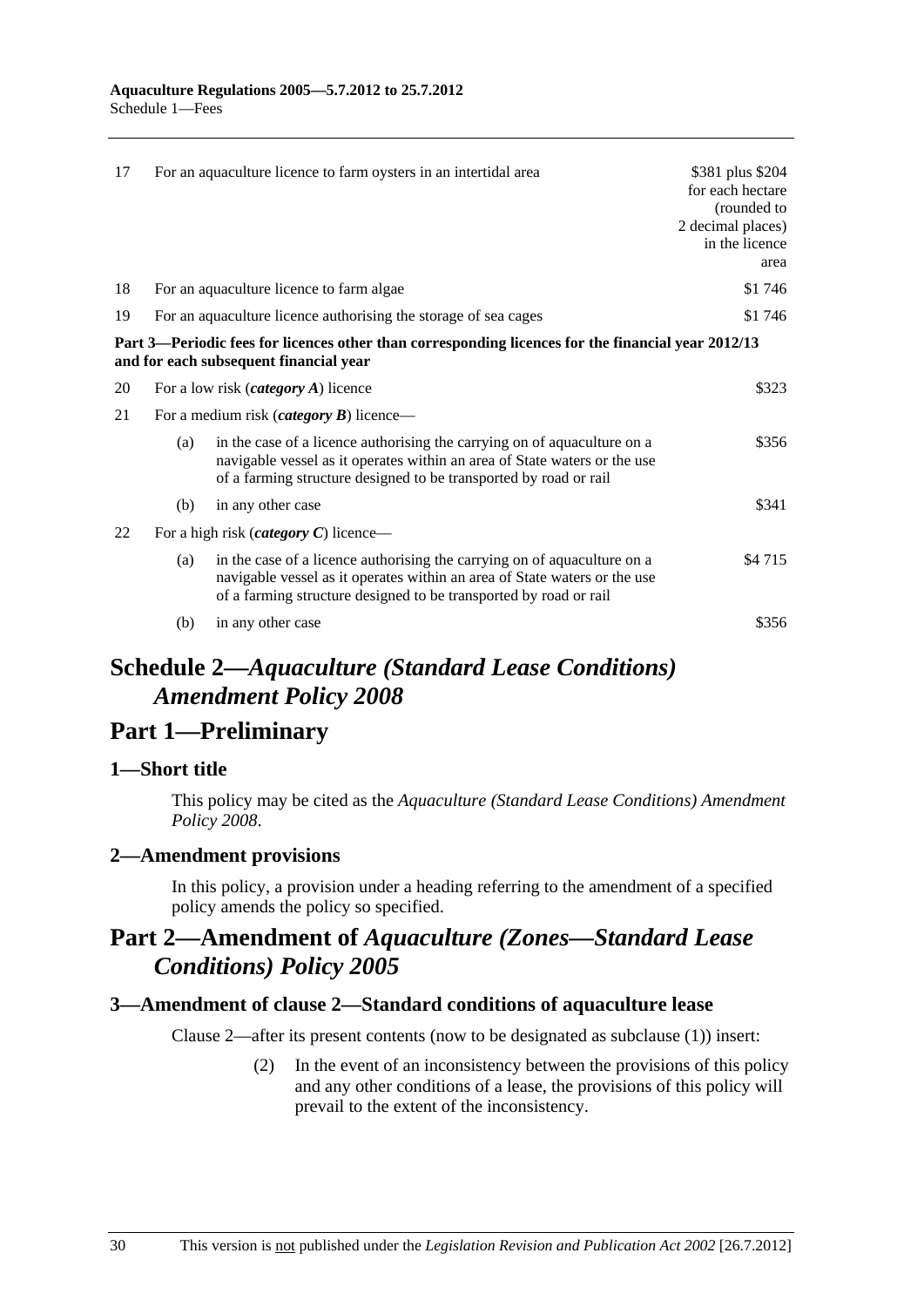## <span id="page-30-0"></span>**4—Insertion of clause 2A**

After clause 2 insert:

## **2A—Renewal of lease**

An application for renewal of an aquaculture lease—

- (a) must be made to the Minister in the manner and form determined by the Minister; and
- (b) must be accompanied by the amount of the fee fixed for an application for renewal of an aquaculture lease in the *[Aquaculture Regulations 2005](http://www.legislation.sa.gov.au/index.aspx?action=legref&type=subordleg&legtitle=Aquaculture%20Regulations%202005)*.

## **5—Amendment of clause 3—Variation of lease or lease conditions**

(1) Clause 3(1)—delete "at the request" and substitute:

on application by

- (2) Clause 3—after subclause (1) insert:
	- (1a) An application for a variation under subclause (1)—
		- (a) must be made to the Minister in the manner and form determined by the Minister; and
		- (b) must be accompanied by the amount of the relevant fee fixed for an application to vary an aquaculture lease or its conditions in the *[Aquaculture Regulations 2005](http://www.legislation.sa.gov.au/index.aspx?action=legref&type=subordleg&legtitle=Aquaculture%20Regulations%202005)*.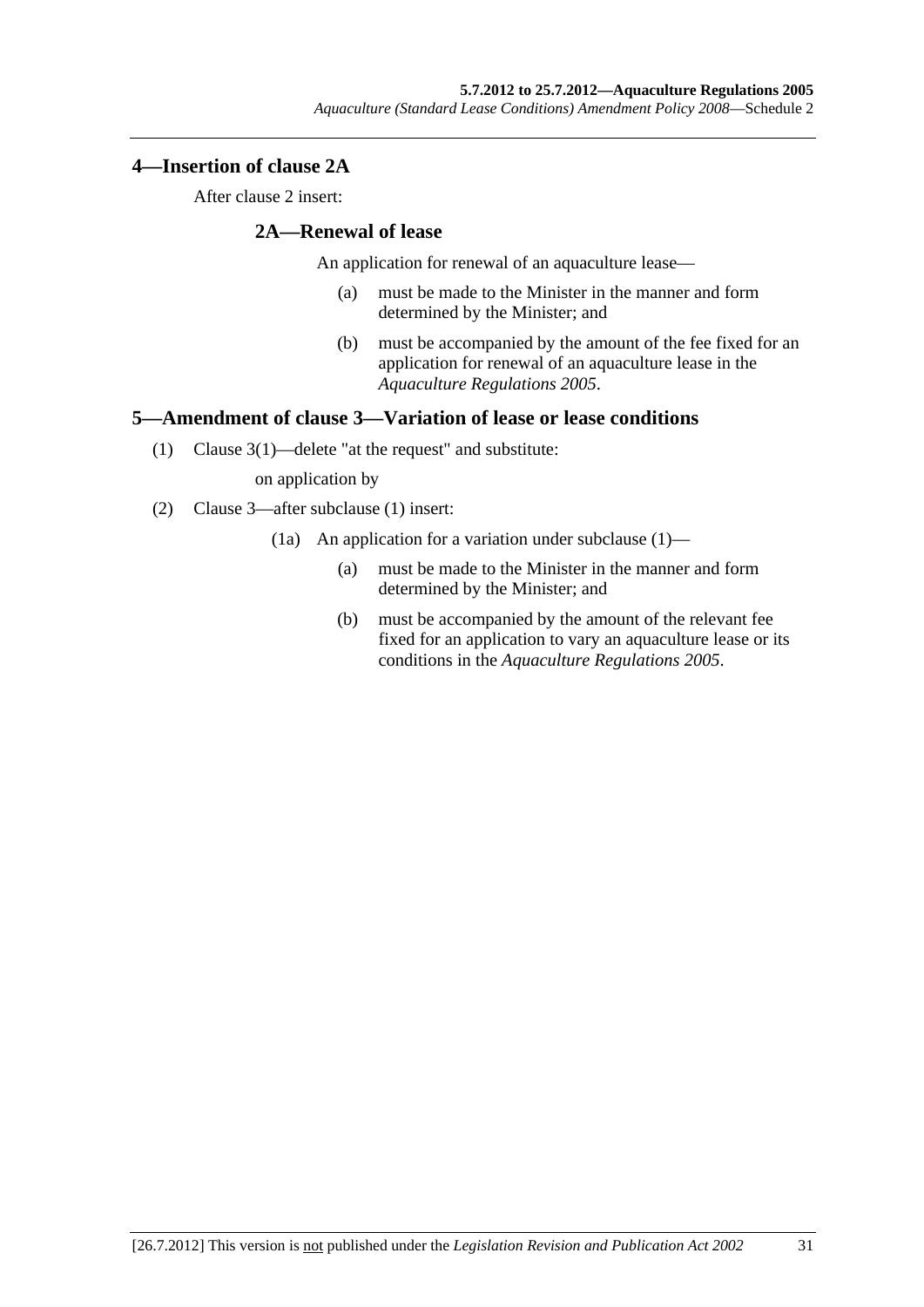# <span id="page-31-0"></span>**Legislative history**

## **Notes**

- Please note—References in the legislation to other legislation or instruments or to titles of bodies or offices are not automatically updated as part of the program for the revision and publication of legislation and therefore may be obsolete.
- Earlier versions of these regulations (historical versions) are listed at the end of the legislative history.
- For further information relating to the Act and subordinate legislation made under the Act see the Index of South Australian Statutes or www.legislation.sa.gov.au.

## **Legislation revoked by principal regulations**

The *Aquaculture Regulations 2005* revoked the following:

*Aquaculture Regulations 2002*

## **Legislation varied by principal regulations**

The *Aquaculture Regulations 2005* varied the following:

*Fisheries (Exotic Fish, Fish Farming and Fish Diseases) Regulations 2000 Fisheries (Fish Processors) Regulations 1991 Fisheries (General) Regulations 2000*

## **Principal regulations and variations**

New entries appear in bold.

| Year No  |       | Reference                | Commencement       |
|----------|-------|--------------------------|--------------------|
| 2005 205 |       | Gazette 22.9.2005 p3413  | $1.10.2005$ : r 2  |
| 2006     | - 11  | Gazette 19.1.2006 p300   | $19.1.2006$ : r 2  |
| 2006 140 |       | Gazette 15.6.2006 p1876  | $1.7.2006$ : r 2   |
| 2007 123 |       | Gazette 7.6.2007 p2473   | $1.7.2007$ : r 2   |
| 2008 286 |       | Gazette 20.11.2008 p5200 | $20.11.2008$ : r 2 |
| 2009 54  |       | Gazette 7.5.2009 p1704   | $7.5.2009$ : r 2   |
| 2010 205 |       | Gazette 26.8.2010 p4612  | $1.9.2010$ : r 2   |
| 2010 214 |       | Gazette 28.10.2010 p5181 | $28.10.2010$ : r 2 |
| 2011 238 |       | Gazette 17.11.2011 p4626 | $17.11.2011:$ r 2  |
| 2012     | - 172 | Gazette 5.7.2012 p3023   | $5.7.2012:$ r 2    |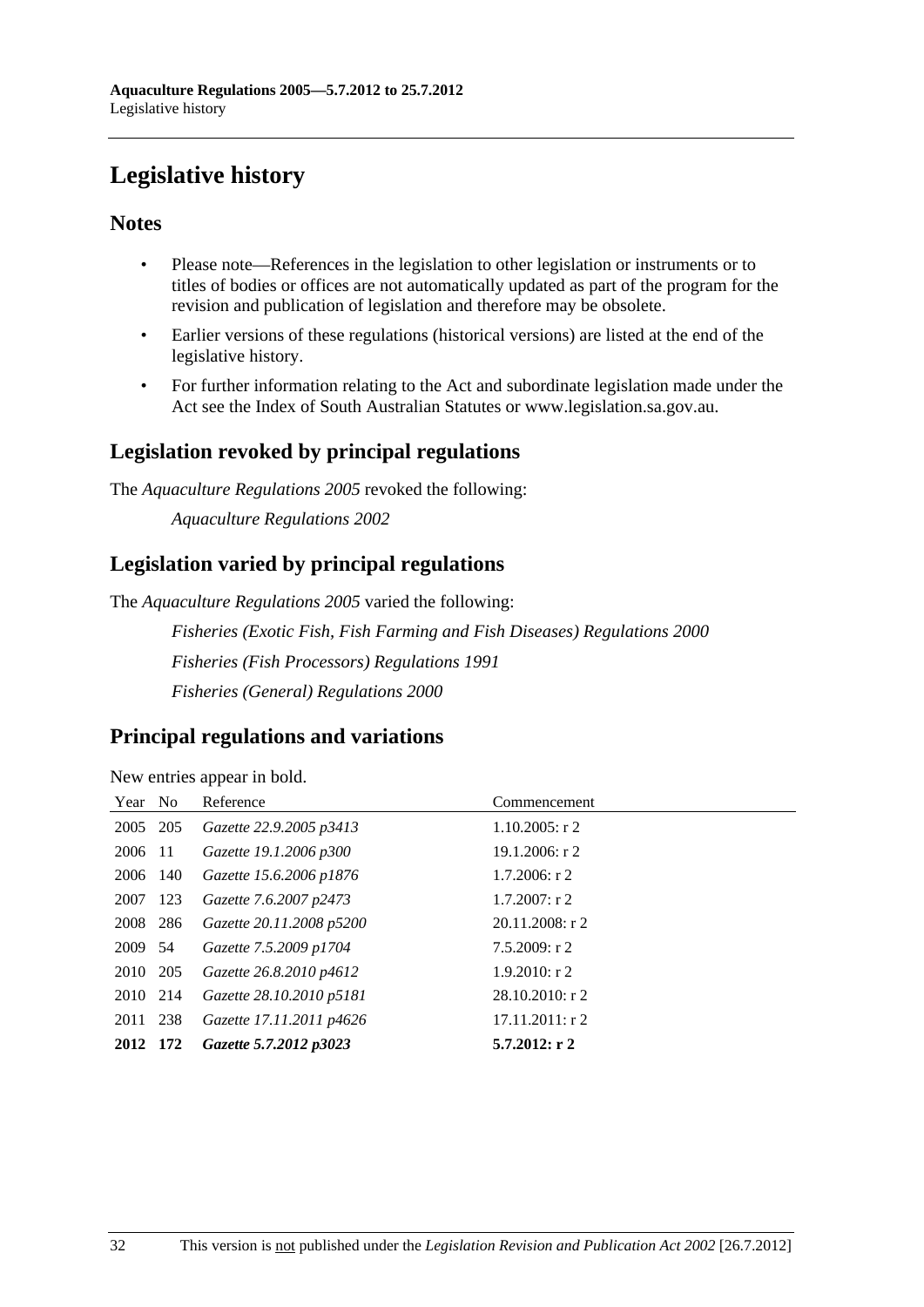# **Provisions varied**

New entries appear in bold.

Entries that relate to provisions that have been deleted appear in italics.

| Provision                              | How varied                                                            | Commencement |
|----------------------------------------|-----------------------------------------------------------------------|--------------|
| Pt <sub>1</sub>                        |                                                                       |              |
| r <sub>2</sub>                         | omitted under Legislation Revision and<br><b>Publication Act 2002</b> | 19.1.2006    |
| r 3                                    |                                                                       |              |
| r3(1)                                  |                                                                       |              |
| lease area                             | inserted by $286/2008$ r 4(1)                                         | 20.11.2008   |
| prescribed wild<br>caught tuna         | inserted by 286/2008 r 4(2)                                           | 20.11.2008   |
| reporting day                          | substituted by 214/2010 r 4                                           | 28.10.2010   |
| reporting year                         | substituted by 214/2010 r 4                                           | 28.10.2010   |
| tuna                                   | deleted by $286/2008$ r $4(3)$                                        | 20.11.2008   |
| r 3A                                   | inserted by $11/2006$ r 4                                             | 19.1.2006    |
| Pt 3                                   |                                                                       |              |
| r24                                    |                                                                       |              |
| r 24(2)                                | varied by 286/2008 r 5                                                | 20.11.2008   |
| r 27                                   |                                                                       |              |
| r 27(1)                                | varied by 286/2008 r $6(1)$ —(3)                                      | 20.11.2008   |
| Pt 4                                   |                                                                       |              |
| r 28A and 28B                          | inserted by $11/2006$ r 5                                             | 19.1.2006    |
| r 31                                   |                                                                       |              |
| r 31(1)                                | varied by 286/2008 r 7                                                | 20.11.2008   |
| $r 31(4)$ and (5)                      | inserted by $11/2006$ r 6                                             | 19.1.2006    |
| r 32                                   | substituted by 123/2007 r 4                                           | 1.7.2007     |
| $r \, 32(3)$                           | deleted by 286/2008 r 8(1)                                            | 20.11.2008   |
|                                        | inserted by 54/2009 r 4                                               | 7.5.2009     |
| $r$ 32(9) and (10)                     | inserted by 286/2008 r 8(2)                                           | 20.11.2008   |
| Sch 1 before<br>substitution by 123/07 |                                                                       |              |
| cl 1                                   | varied by 11/2006 r 7                                                 | 19.1.2006    |
|                                        | substituted by $140/2006$ r 4                                         | 1.7.2006     |
| $cl$ 2                                 | substituted by 140/2006 r 4                                           | 1.7.2006     |
| Sch 1                                  | substituted by 123/2007 r 5                                           | 1.7.2007     |
|                                        | substituted by 286/2008 r 9                                           | 20.11.2008   |
|                                        | varied by 54/2009 r 5(1), (2)                                         | 7.5.2009     |
|                                        | substituted by 205/2010 r 4                                           | 1.9.2010     |
|                                        | substituted by 238/2011 r 4                                           | 17.11.2011   |
|                                        | substituted by 172/2012 r 4                                           | 5.7.2012     |
| Sch 2                                  | substituted by 286/2008 r 10                                          | 20.11.2008   |